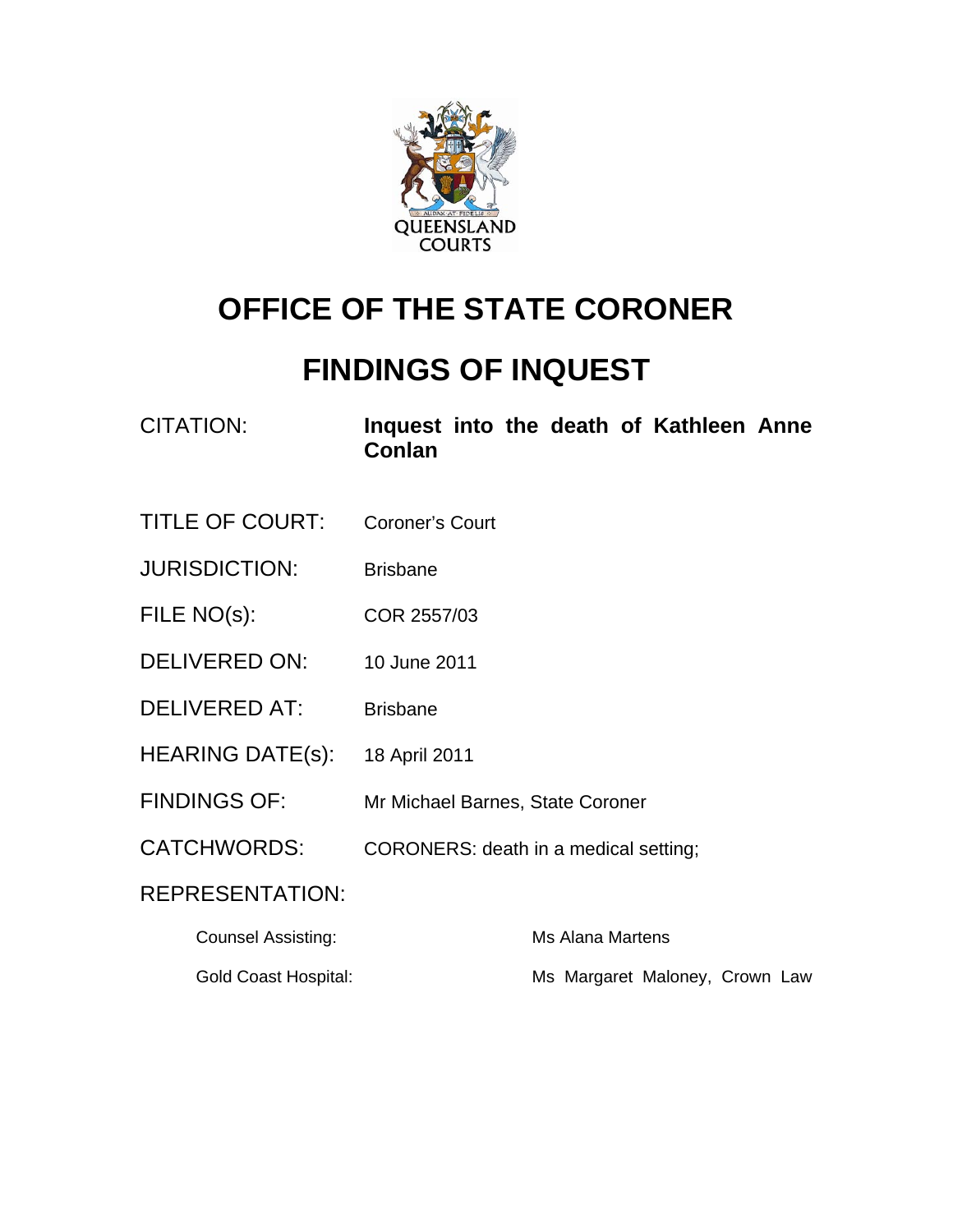#### Table of contents

<span id="page-1-0"></span>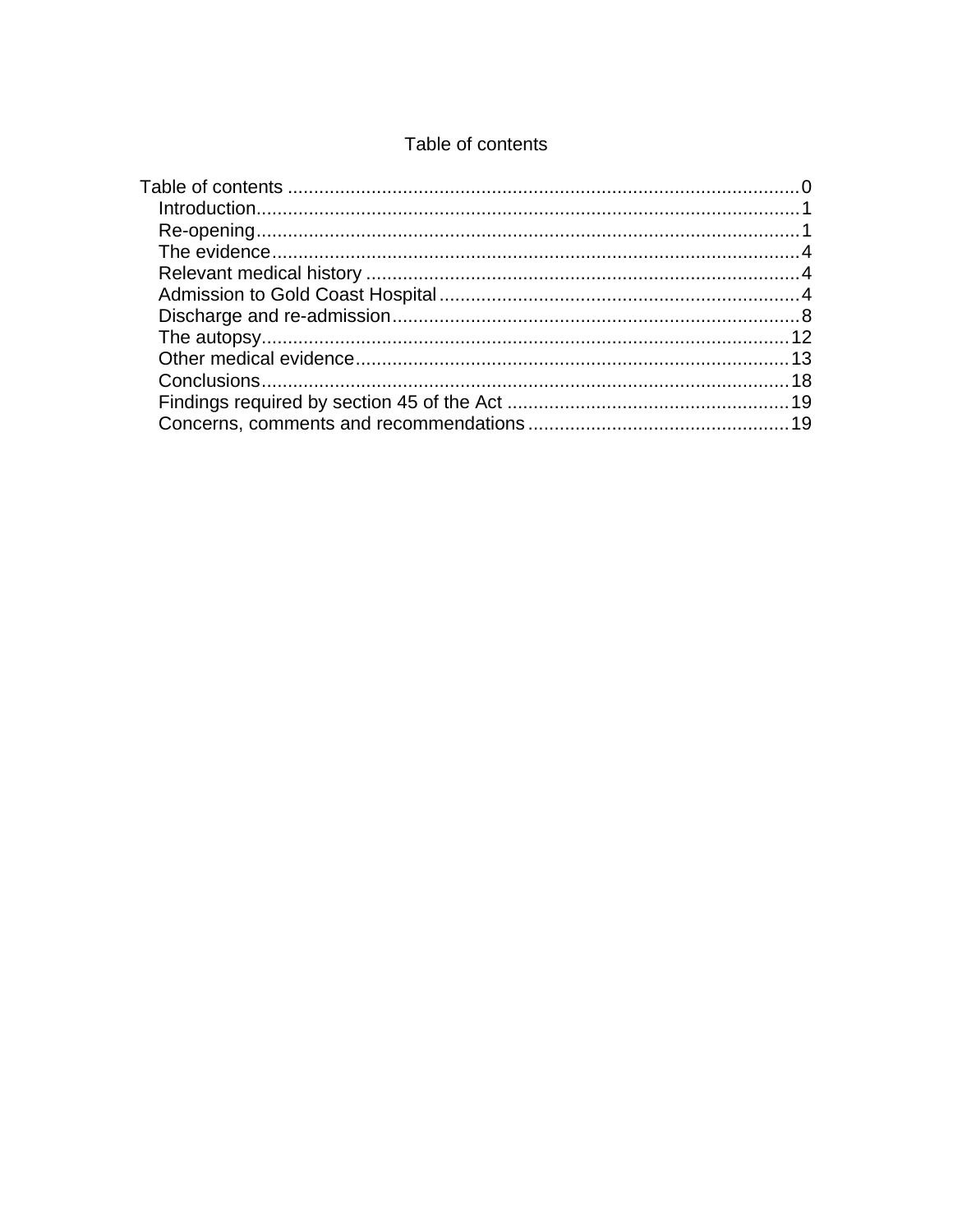<span id="page-2-0"></span>Section 45 of the *Coroners Act 2003* provides that when an inquest is held into a death, the coroner's written findings must be given to the family of the person who died and to each of the persons or organisations granted leave to appear at the inquest. These are my findings in relation to the death of Mrs Kathleen Anne Conlan. These findings will be distributed in accordance with the requirements of the Act and placed on the website of the Office of the State Coroner.

### **Introduction**

Mrs Kathleen Anne Conlan was 70 years old when she died at the Gold Coast Hospital ("hospital") on 28 November 2003. She had been admitted to hospital two days earlier with severe epigastric abdominal pain. During her admission, her pain eased and on the morning of 28 November it was determined Mrs Conlan was well enough to be discharged.

During the process of Mrs Conlan being discharged, it was recognised that blood test results indicated her white cell count had risen and it was decided she should return to the ward.

A few hours later, Mrs Conlan was found on the floor of the ward, unresponsive. A Code Blue was called and a number of doctors attended however resuscitation efforts were unsuccessful and Mrs Conlan was declared deceased at 1538.

These findings:-

- confirm the identity of the deceased person;
- describe the circumstances of her death;
- confirm the time and place of her deaths;
- establish the medical cause of her death; and
- examine the adequacy and appropriateness of the medical treatment provided to Mrs Conlan.

As this is an inquest and not a criminal or civil trial, these findings will not seek to lay blame or suggest anyone has been guilty of a criminal offence or is civilly liable for the death.

## **Re-opening**

As already mentioned, Mrs Conlan died on 28 November 2003. Her death was reported to the police and the Coroner on 1 December 2003, the proclamation date for the *Coroners Act 2003*. Her death was reported under both the *Coroners Act 1958* ("the 1958 Act") and the *Coroners Act 2003* ("the Act").

Coroner Batts convened an inquest and elected to hold the inquest under the 1958 Act. She heard evidence on 3 March, 21 and 22 November 2005.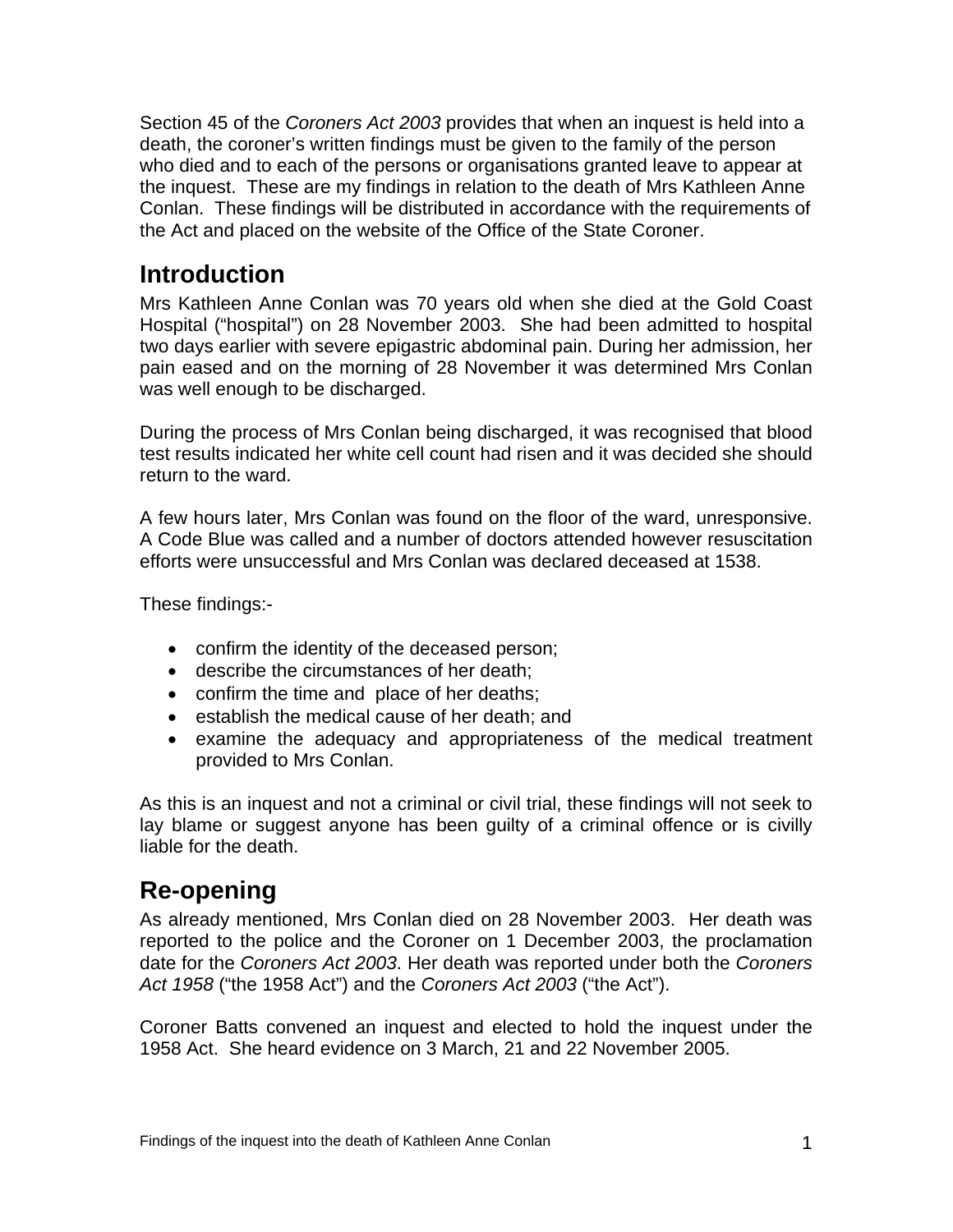Coroner Batts received approximately 25 exhibits and heard evidence from all of the main medical practitioners who were involved in Mrs Conlan's care. She also heard evidence from Dr Callaway who provided an independent assessment of the treatment provided by the hospital to Mrs Conlan.

Unfortunately, the government medical officer who performed the post mortem examination on Mrs Conlan's body, Dr Thomas Levy, did not give evidence at the inquest. For some unexplained reason efforts were made by those assisting the coroner to locate a Dr K Levy, not a Dr T Levy and hence it was reported to the coroner that the doctor who had undertaken the autopsy could not be located.

Coroner Batts delivered her findings on 19 December 2006.

She found:

*"Kathleen Anne Conlan died on 28 November 2003 at 3.26pm in the Gold Coast Hospital.* 

*Mrs Conlan was admitted to the Gold Coast Hospital on 26 November 2003 with severe epigastric pain and nausea. Over the period she was in hospital she was attended principally by Drs Lawn, Hogan and Washara. Tests include an abdominal CT scan were carried out. No diagnosis was ever made and on the morning of 28 November 2003 she was thought to be stable enough to be discharged. She stated a wish to go home. It was considered that she should have a follow-up gastroscopy and colonoscopy in her home town of Wagga.* 

*She was in fact leaving the hospital with her husband when re-called due to Dr Hogan noting a vastly increased white blood cell count in particular from her morning blood tests.* 

*She was re-admitted.* 

*Dr Rutherford, the consultant and Dr Washaya the surgical registrar were in surgery that day.* 

*At around 2pm Mrs Conlan started vomiting.* 

*At 3.20pm Mrs Conlan was found collapsed on the floor and unresponsive. A Code Blue was called and the intensive care registrar, the medical registrar and the emergency registrar attended. Resuscitation attempts failed.* 

*A Life Extinct Certificate was issued by Dr Ben Close on 1 December 2003. (Exhibit 1)* 

*A Post Mortem was performed by Dr Ken Levy (sic).* 

*Exhibit 2 in the proceedings is the Post Mortem Examination Certificate.*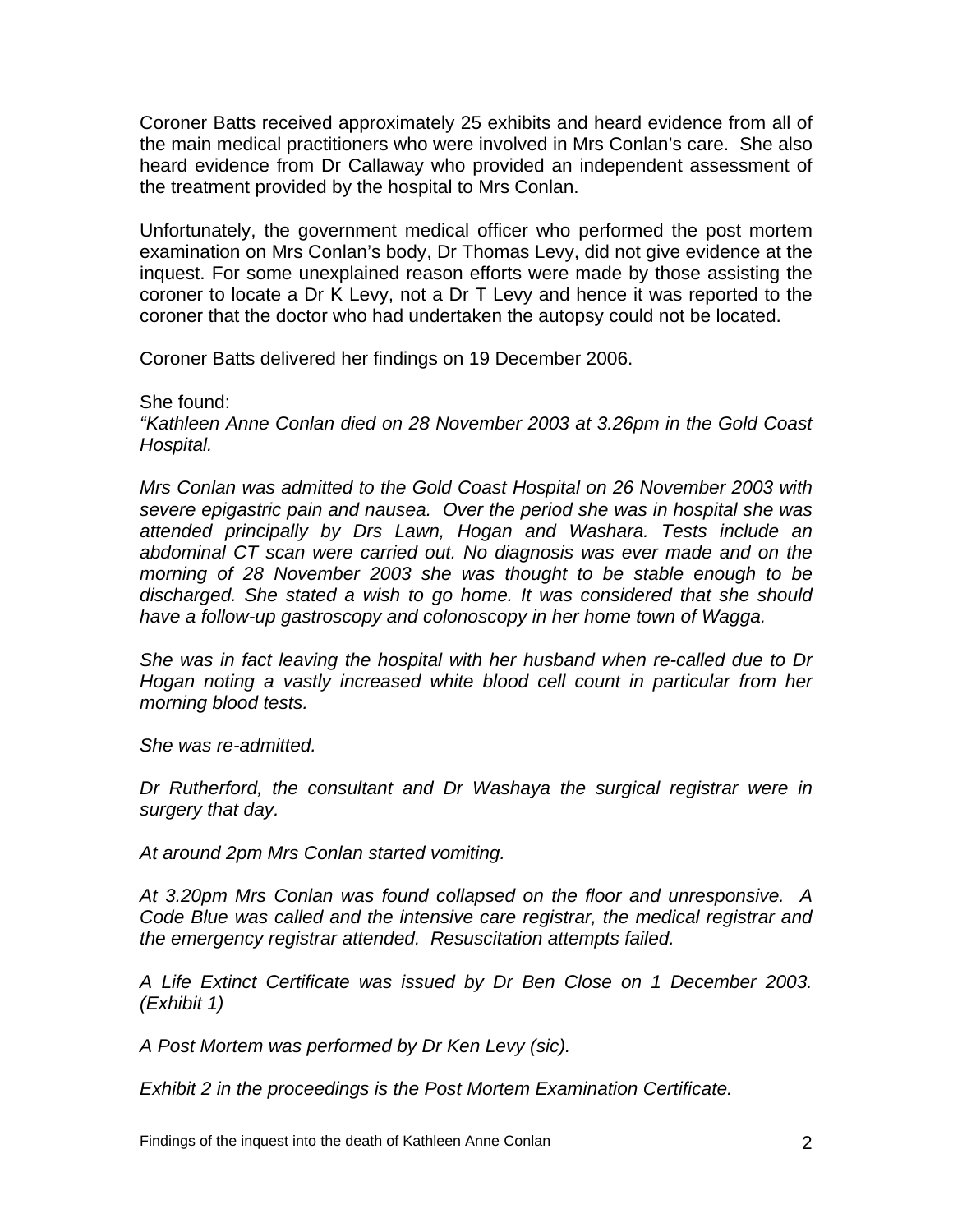*Exhibit 3 is the Post Mortem Examination Report.* 

*The Certificate states that Kathleen Anne Conlan aged 70 years died on 28 November 2003 at the Gold Coast Hospital.* 

*Dr Ken Levy states that the cause of death was cardiac arrest due to or as a consequence of gastric haemorrhage, coronary artery disease being noted as another significant condition.* 

*Dr Levy had retired by the commencement of this Inquest and despite several and extensive enquiries he was unable to be located to be questioned during the inquest.* 

*I make the following formal findings:* 

- *1. The identity of the deceased was Kathleen Anne CONLAN.*
- *2. Kathleen Anne CONLAN was born on 1 July 1933.*
- *3. Her last known address was 9 Gardenia Street, WAGGA WAGGA NSW.*
- *4. At the date of her death her occupation was that of a retired person.*
- *5. On the state of the evidence and in particular the brevity of Dr Levy's post mortem report, the inability of this inquest to question Dr Levy and the opinions of other medical doctors involved querying the stated cause of death, I am unable to make a finding as to the formal cause of death.*

*I* do not consider the evidence which has been heard has been sufficient to put *any person or persons upon any trial. No person will be committed for trial.* 

*Pursuant to s43 of the Act I do propose to make two recommendations.* 

*Firstly at the time of Mrs Conlan's death inexperience and lack of education it seems to me led to a significant and unacceptable delay in Mrs Conlan's death*  being reported to the Coroner with immediate and in some respects ongoing *distress to Mr Conlan in particular.* 

*I recommend that the Hospital ensure that all doctors and staff receive adequate education so that their knowledge and understanding of their obligations under the Coroners Act is enhanced.* 

*Another aspect of concern which arose during this inquest was the attendance, or lack of attendance of a consultant upon Mrs Conlan.* 

*It seems desirable that Queensland health consider a policy that specialist medical consultants actually see the patients who are under their care within a certain timeframe.* 

*This would likely improve service delivery in the health system."*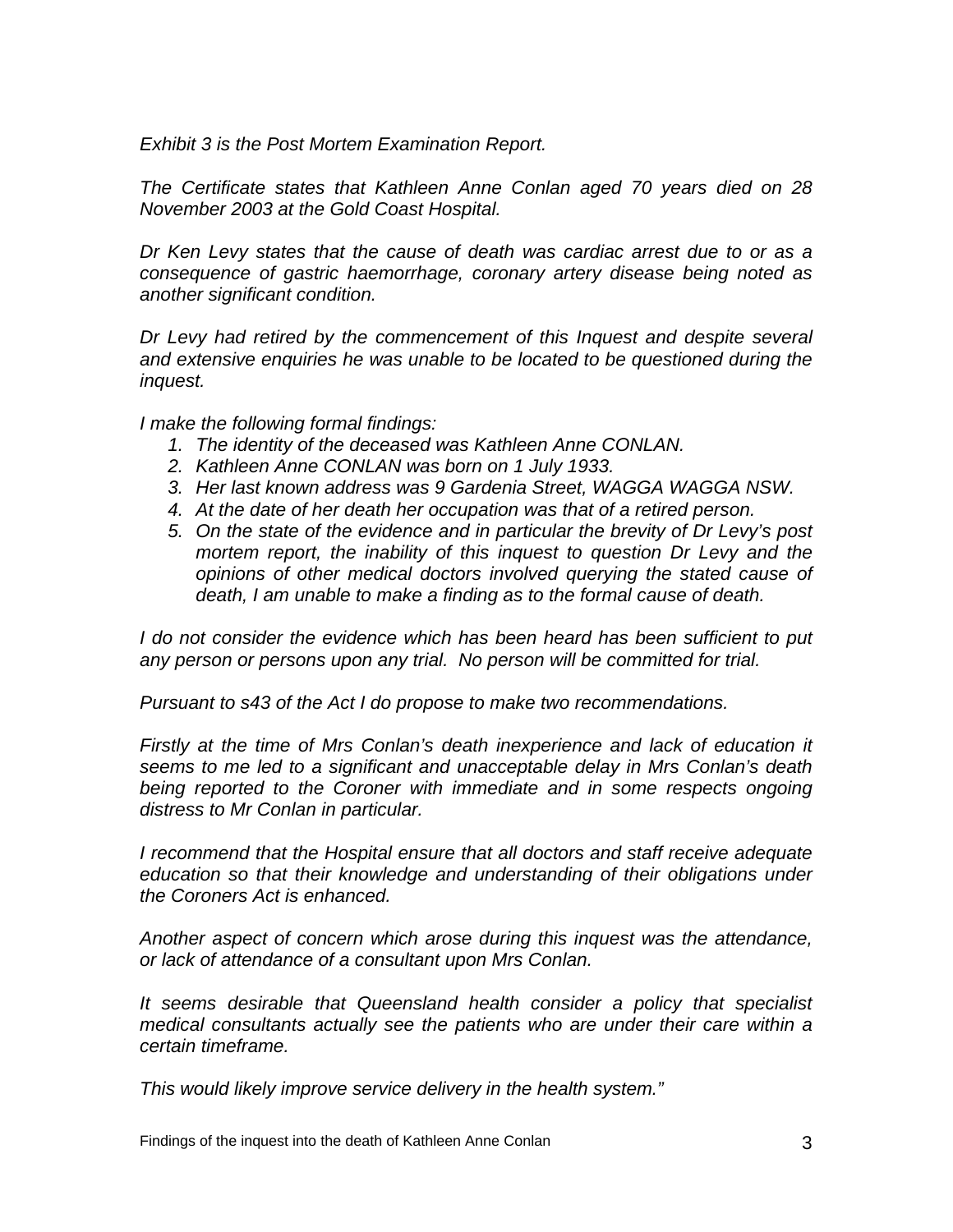<span id="page-5-0"></span>Mr Conlan was dissatisfied with these findings. He believed the hospital had failed to diagnose the gastric haemorrhage in a sufficiently timely manner and had they done so his wife may not have died.

As a result of Mr Conlan's continuing concerns, I instituted efforts to locate Dr Levy. When his correct first name was used, he was easily found. Mr Conlan was invited to make an application to have the inquest re-opened. He did not do so, however I came to the view that new evidence detailed below cast doubt on some of the previous findings and accordingly it was appropriate the inquest be re-opened pursuant to s50A of the Act.

The new evidence was contained in a statement from Dr Levy and a review of the medical evidence by an experienced forensic pathologist, Dr Dianne Little.

I accepted all of the evidence from the inquest held before Coroner Batts, in addition to the transcript of proceedings as evidence in this inquest pursuant to section 50A(2) of the Act.

## **The evidence**

I turn now to the evidence. Of course I can not summarise all of the information contained in the exhibits and transcript but I consider it appropriate to record in these reasons the evidence I believe is necessary to understand the findings I have made.

#### *Relevant medical history*

Mrs Conlan had a cholecystectomy in 1964 and had been treated for haemorrihoids in 1970. She had ischaemic heart disease and she had a coronary artery bypass graft in 1993.

#### *Admission to Gold Coast Hospital*

At approximately 6:09am on 26 November 2003, the Queensland Ambulance Service (QAS) were contacted to attend to Mrs Conlan. Intensive Care Paramedic Craig McGeechan and Student Paramedic Kerryn Bryant were dispatched and arrived at the caravan park where the Conlan's were staying at approximately 6:20.

The history obtained from Mrs Conlan by the paramedics was that she had awoken at 6:00 and after going to the toilet experienced severe epigastric pain which she described as sharp and stabbing. She also indicated she felt nauseated.

When the paramedics arrived they observed Mrs Conlan sitting on the bed doubled over crying. Her Glasgow coma scale was noted to be 15 with no motor or sensory abnormalities noted. She had trouble talking due to her pain however the paramedics did not observe any evidence of cyanosis or breathing difficulties.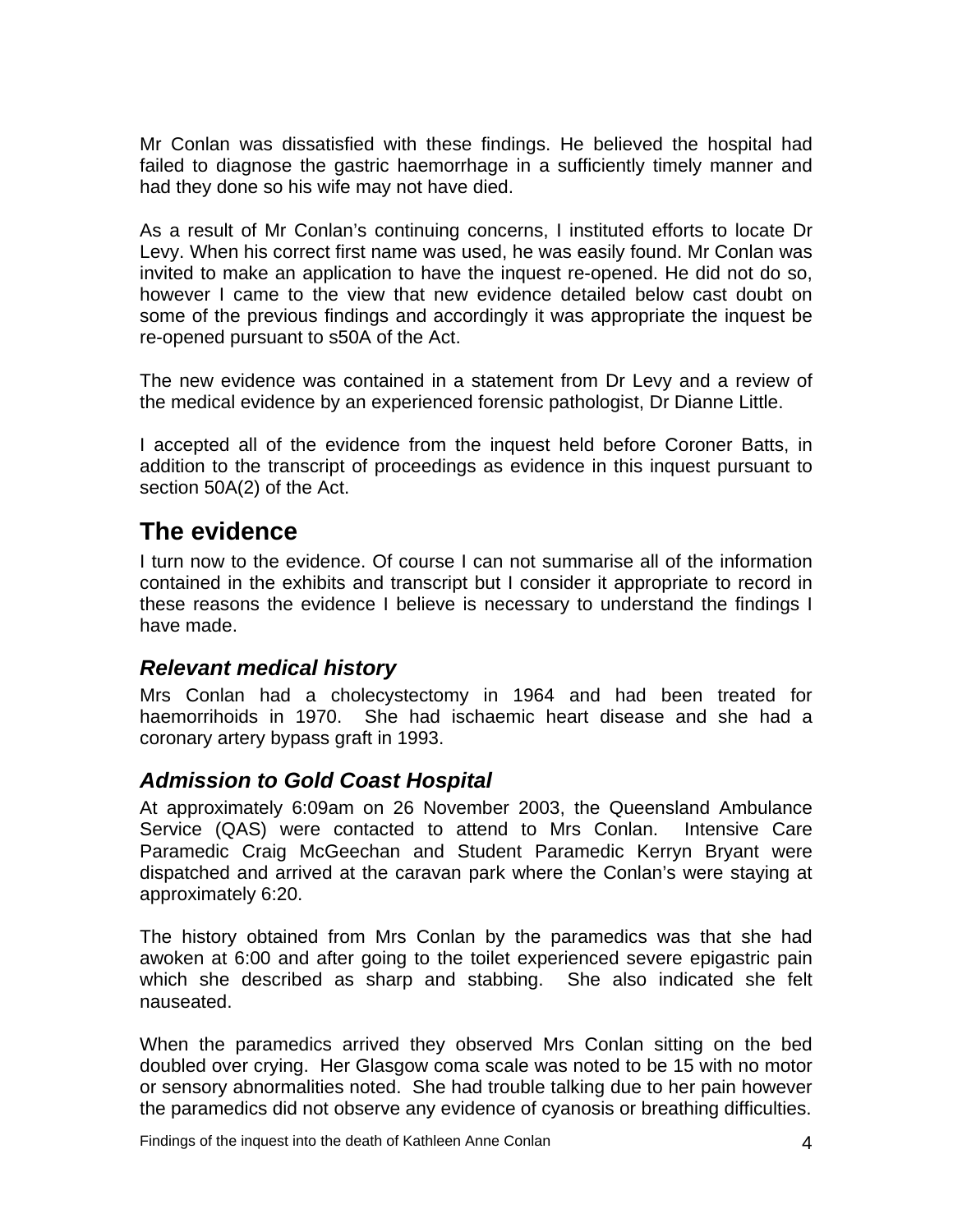Mrs Conlan was given several doses of morphine for pain relief prior to being transported to the hospital. She arrived there at 6:51.

Mr Conlan indicated during the first inquest that the paramedics had told him Mrs Conlan may have had an ulcer, although there is no indication of this in the QAS records.

Mrs Conlan was examined by Resident Medical Officer, Dr Lawn, in the Emergency Department. It was noted she complained of epigastric pain that had started at 6:00am and she was nauseous but could not vomit. She also complained of dry retching.

Mrs Conlan advised Dr Lawn that when she urinated that morning it was normal and her last bowel motion was on 22 November at 1800. She said she did not have any constipation, diarrhoea, blood or mucus in the motion but pain was present all the time.

Mrs Conlan provided Dr Lawn with a detailed medical and surgical history. She also provided information regarding her current medications. These included Atorvastatin, Atenolol, Feledopine, Aspirin, Calcitriol, Slow-K, Temazepan and Oroxine.

Her temperature was 35.9 Celsius, blood pressure 188/73, oxygen saturation 96%, pulse rate of 65 and respiration rate of 18.

On examination Mrs Conlan's heart had a loud systolic murmur. Her chest indicated bronchial breath sounds. Dr Lawn was of opinion Mrs Conlan may have left lower lobe pneumonia. He examined her abdomen and found it was soft, non tender with a palpable liver edge.

Dr Lawn ordered x-rays and bloods tests. The chest and abdominal x-rays were normal. Relevantly, Mrs Conlan's haemoglobin was 157 and her white cell count was 17.6. These results would indicate Mrs Conlan was not bleeding internally at the time of these blood tests.

As per normal practice, Dr Lawn discussed his examination of Mrs Conlan with the surgical registrar, Dr Washaya, who performed a further assessment of Mrs Conlan.

At approximately 10:00, Mrs Conlan was assessed by Dr Washaya. She gave a history as set out above. Dr Washaya questioned Mrs Conlan as to whether there had been a change in how her heart was beating, whether there were any urinary symptoms, vomiting of blood or passing blood from the anus. Mrs Conlan responded in the negative to each of these inquiries.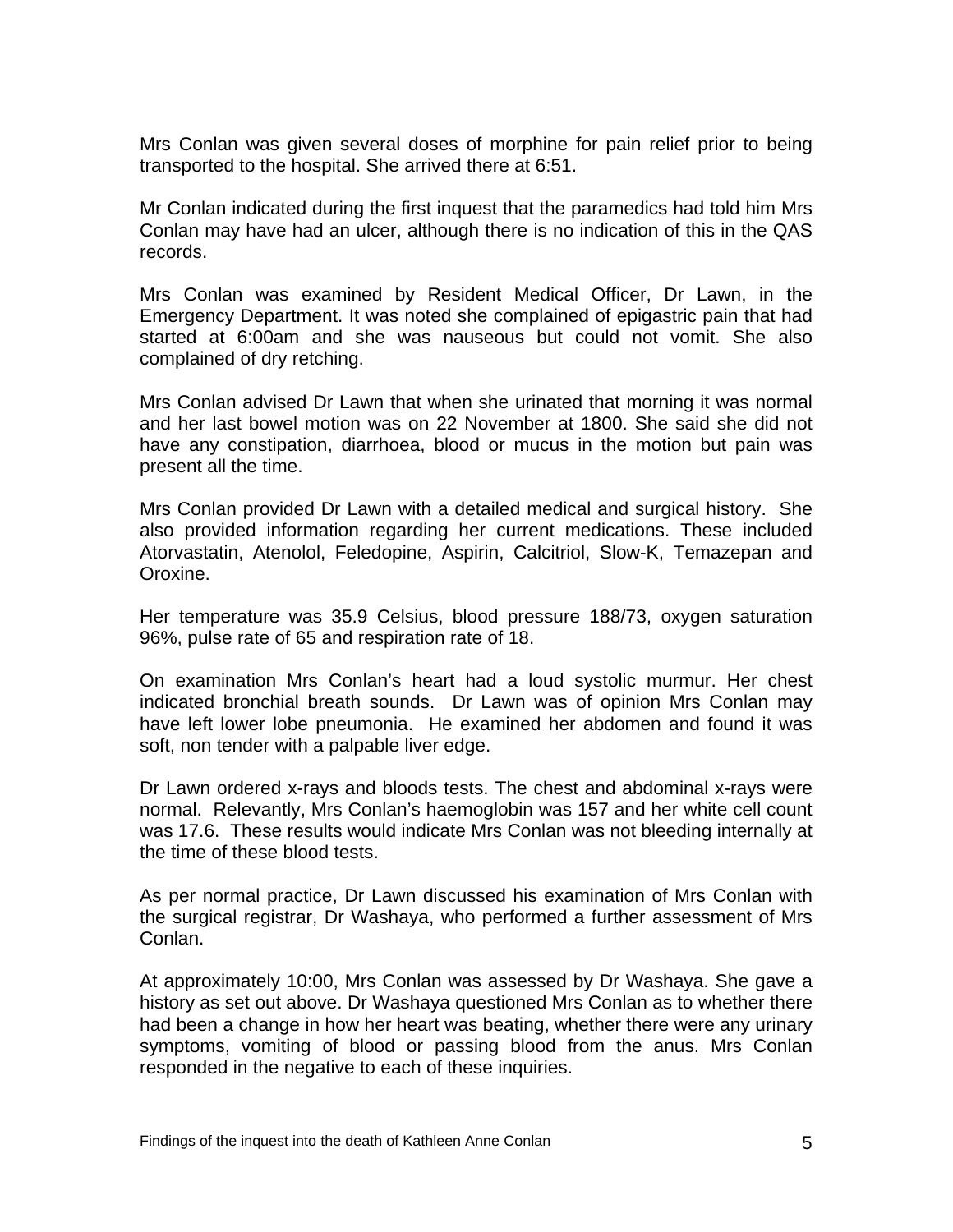Dr Washaya was of the view Mrs Conlan's examination results were within normal limits. Her pulse rate was 64 and blood pressure 170/70. Mrs Conlan's abdomen was soft and not tender and her chest was clinically clear.

Dr Washaya considered the possible differential diagnoses of Mrs Conlan's abdominal pain were pyrexia of unknown origin (for example cholitis), pancreatitis, non-occlusive mesenteric ischaemia and perforation. Dr Washaya gave evidence he also considered peptic ulcer disease that could have been preexisting or a new ulcer without any evidence of bleeding.

Dr Washaya decided Mrs Conlan should be admitted to the surgical unit for observation. Accordingly, she was admitted under the care of the consultant in charge of the surgical team, Dr Rutherford. He did not personally review Mrs Conlan at any time during her admission. Dr Rutherford received information regarding Mrs Conlan from Dr Washaya and his intern, Dr Hogan.

Dr Washaya ordered the following for Mrs Conlan:

- Nil by mouth
- Intravenous fluids
- Nasogastric tube if vomiting
- Repeat blood tests in six hours
- Arterial blood gases
- CT scan of abdomen
- If CT negative consider upper gastrointestinal scope
- Observations 4 hourly blood pressure, pulse and temperature

A concern was raised by Mrs Conlan's family that Mrs Conlan's symptoms may have been masked by the amount of morphine administered. Dr Washaya agreed Mrs Conlan was pain free when he assessed her and this was likely to have been from the effects of morphine. However Dr Washaya indicated during the course of the day, when the effects of the morphine given by the paramedics would have worn off, Mrs Conlan still did not have abdominal pain.

Mrs Conlan's medical notes record at 11:10, her bowels opened and a note is recorded "large offensive". Dr Washaya stated during evidence he recalled Mrs Conlan had a loose bowel motion but there was no blood. It is uncertain whether he was referring to Mrs Conlan's bowel motion at 10:00 or 11:10.

Mrs Conlan received a CT scan at 11:30. Dr Snow, a consultant radiologist, performed the scan. He noted Mrs Conlan's small bowel was not dilated which indicated it was not obstructed. There were also no signs Mrs Conlan's bowel was ischaemic or had perforated.

In evidence Dr Snow indicated the only abnormality detected by the scan was that the small bowel contained a lot of fluid and one possible cause for this is gastroenteritis. A CT scan is not able to provide information on what this fluid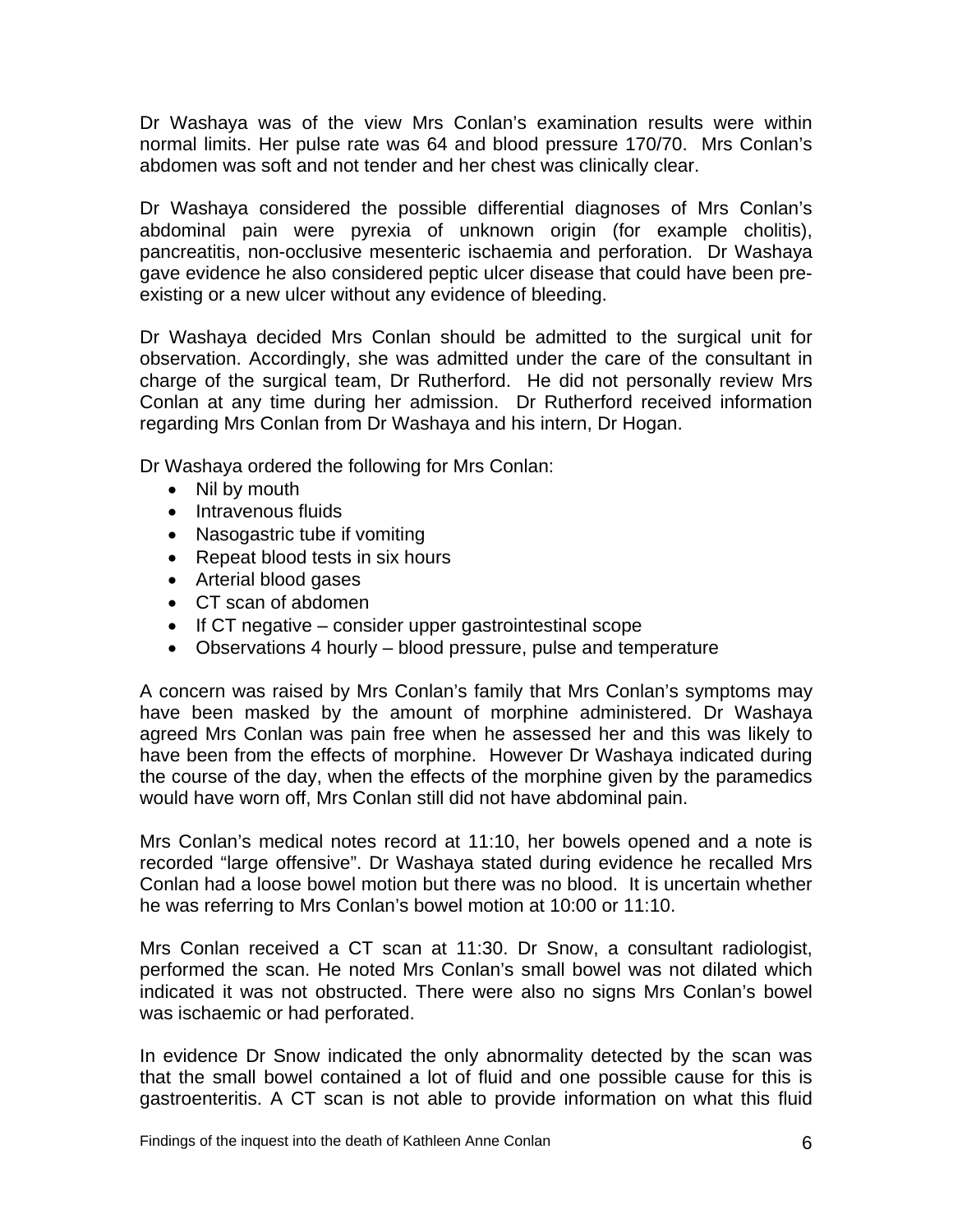might be. It was not very useful for detecting gastrointestinal haemorrhage. Dr Snow conceded that from its appearance the fluid could have been blood. However Mrs Conlan's white cell count and haemoglobin readings were normal which would suggest the fluid was unlikely to have been blood.

Dr Washaya discussed Mrs Conlan's case with Dr Rutherford. Dr Rutherford was aware the cause of Mrs Conlan's abdominal pain was uncertain, the CT was non specific and Mrs Conlan's white cell count was raised. Dr Rutherford agreed with Dr Washaya's plan to continue with conservative management.

Mrs Conlan's medical records noted at 12:40 her bowels opened. There was a note the contents were "watery" and Mrs Conlan was "incontinent".

Acting Clinical Nurse ("ACN") Bradsworth recorded that Mrs Conlan vomited twice and was offered Maxalon to try and stop the nausea however this was not effective. At 17:45 Mrs Conlan was given Tropisetron for the same symptoms and it seems it was effective. Because of the diarrhoea ACN Bradshaw was unable to keep an accurate fluid balance sheet.

At 19:40 Mrs Conlan was given Buscopan for the pain and cramping associated with her diarrhoea which was effective. During ACN Bradshaw's shift, Mrs Conlan was mobile around the ward and self caring. As at 22:25, Mrs Conlan had not made any further complaints concerning pain.

Dr Washaya and Dr Hogan reviewed Mrs Conlan during ward rounds the following morning. Dr Hogan recalled Mrs Conlan reporting she had had a comfortable night, had not had any bowel motion that day, her observations were okay and her abdomen was soft and non-tender. Mrs Conlan's management plan was she was allowed to drink clear fluids, sit out of bed/mobilise and have a bowl diet if she was tolerating clear fluids. Dr Washaya considered there was either no progress in Mrs Conlan's symptoms or she was recovering from whatever had caused them.

Dr Rutherford was contacted by Dr Washaya at some point on Thursday and advised everything was status quo, Mrs Conlan appeared to be settling, she did not complain of pain and her clinical examination was unremarkable.

Registered Nurse ("RN") Simpson's notes indicate Mrs Conlan tolerated a bowl diet for breakfast. This would normally include jelly, juice and black tea or coffee.

At 08:30 Mrs Conlan was given Metoclopramide to relieve nausea. At 11:30 Mrs Conlan was given Panadol for pain relief.

RN Simpson recorded at 12:00 that Mrs Conlan had tolerated a bowl diet and a fluid diet was ordered for lunch.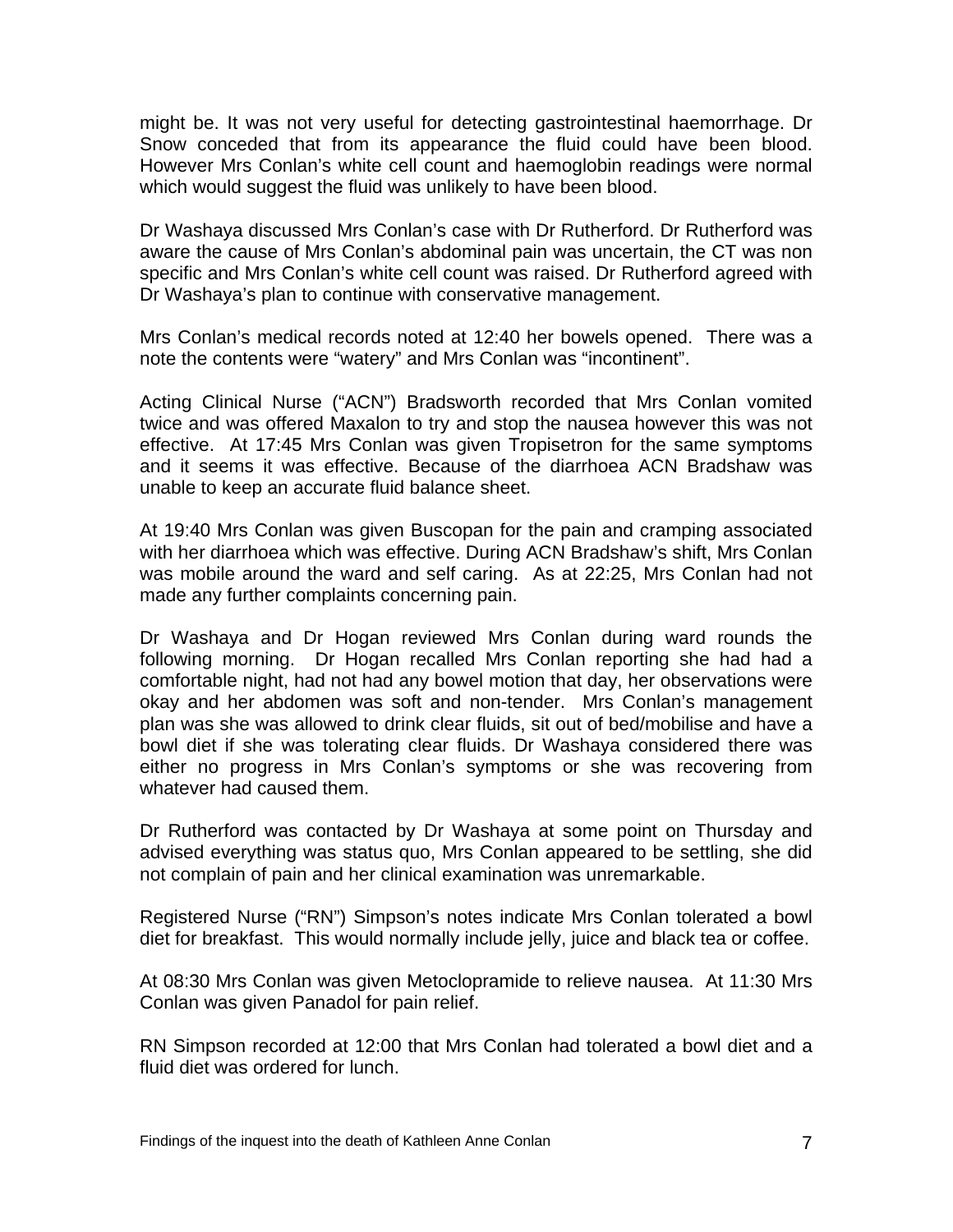<span id="page-9-0"></span>At 13:00, RN Simpson performed a full set of observations for Mrs Conlan consisting of temperature, pulse rate, respiration rate, blood pressure and oxygen saturations. They were all within normal limits.

Blood tests were taken at 14:50. Relevantly, Mrs Conlan's haemoglobin was found to be 141 and her white cell count was 26.1 which would indicate Mrs Conlan was not bleeding at this time.

Dr Washaya and Dr Hogan reviewed Mrs Conlan again in the afternoon. Mrs Conlan reported no abdominal pain, no vomiting and she was tolerating oral fluids. She reported one loose bowel motion. Dr Hogan noted Mrs Conlan's creactive protein was elevated at 153. Dr Washaya considered the most likely diagnosis at this time was gastroenteritis. The management plan was to "continue".

At 19:45 Mrs Conlan complained of severe abdominal pain. Dr Musgrave reviewed her and ordered Buscopan to relieve the abdominal pain. Mrs Conlan told Clinical Nurse ("CN") Moore her pain had settled with the Buscopan and there were no further complaints up until 23:00.

#### *Discharge and re-admission*

CN Moore believes Mrs Conlan was seen by Dr Rutherford's team (Dr Washaya and Dr Hogan) at 8:00 on 28 November, two days after she was admitted, and complained of indigestion. The doctors ordered she be given Mylanta (20g) and this was done. CN Moore recalls during the review Mrs Conlan requesting to go home. The team discussed this request and it was determined follow-up could be done at home in NSW.

CN Moore recalls Mrs Conlan tolerating a full diet that morning for breakfast. This would normally consist of cereal, a bread roll, a cup of tea, fruit juice and perhaps a piece of fruit.

Dr Washaya recalled he reviewed Mrs Conlan between 7:30 and 8:30. He believed Mrs Conlan was tolerating a full diet, was pain free and keen to go home. Dr Washaya recalls Mrs Conlan initiating the discussion about being discharged. Dr Washaya spoke to her about not having a clear clinical diagnosis and she replied "*but I feel better. I'm well, I want to go home*".

Dr Washaya advised Mrs Conlan that because a firm diagnosis of the abdominal pain had not been identified, she would need to have a colonoscopy/gastroscopy as an outpatient. Dr Washaya decided to discharge Mrs Conlan because of her clinical progress during her admission and because he did not observe any clinical indication she was in any distress or her symptoms worsening.

Dr Washaya requested Dr Hogan to undertake a blood test before Mrs Conlan was discharged.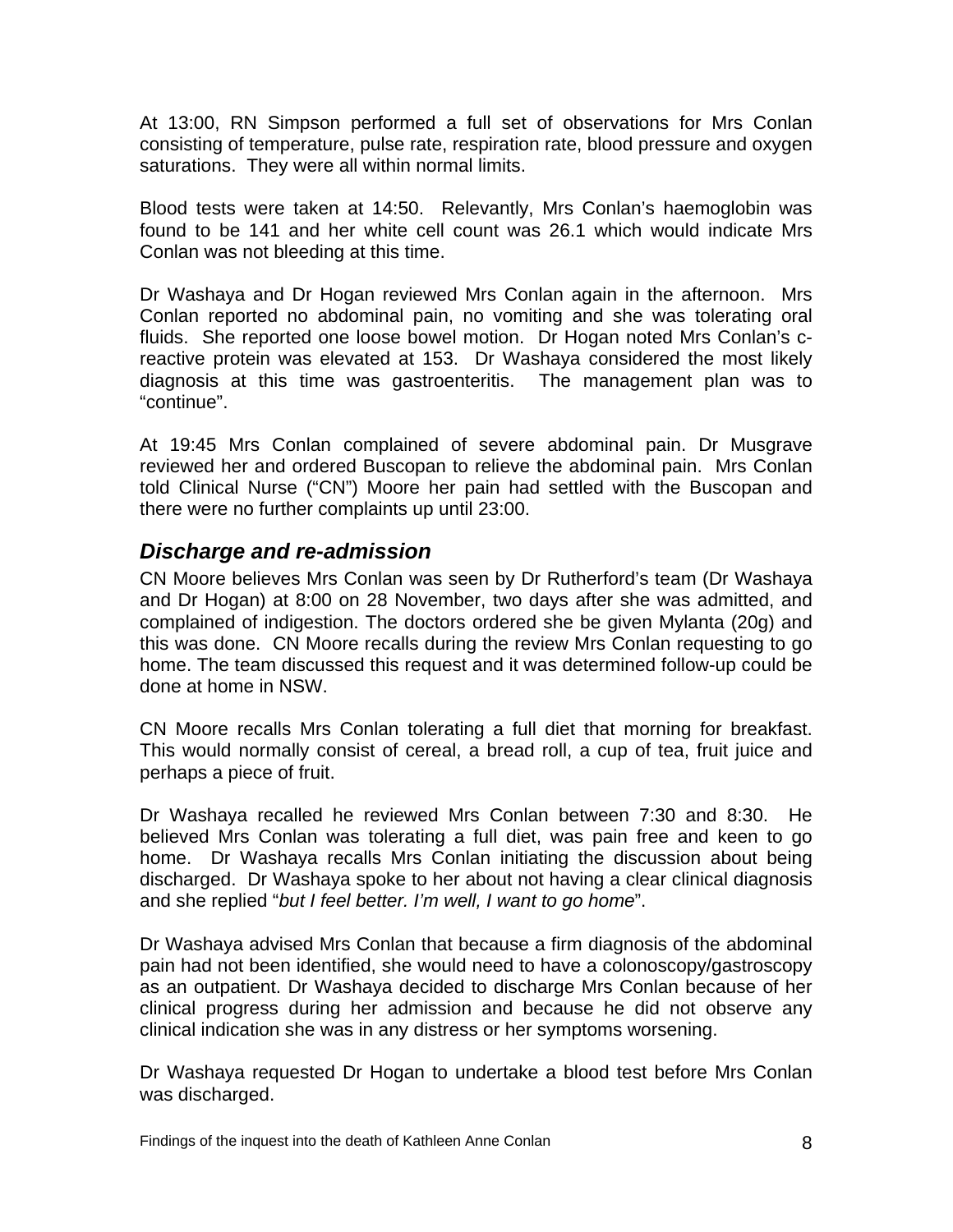The medical records note at 10:15 Mrs Conlan tolerated a full diet.

The records also indicate a form titled "admission/discharge summary" was in Mrs Conlan's medical records. This form was addressed to Dr Harvey-Smith, a medical practitioner in Wagga Wagga (where Mrs Conlan resided), however the remainder of the document was not completed. Mr Conlan indicated Mrs Conlan did not receive any discharge documentation or referral letter to her general practitioner.

Enrolled Nurse Delaney was working in the Discharge Lounge on 28 November. The records indicate Mrs Conlan arrived there at 10:15 and left at 11:20. EN Delaney recalled that Mrs Conlan did not exhibit any symptoms and did not express any concerns. She said Mrs Conlan appeared happy to be going home.

EN Delaney believes after Mrs Conlan left the Discharge Lounge a phone call was received from the ward and the ward was advised Mrs Conlan had left at approximately 11:20.

At about this time, Dr Hogan received the results of Mrs Conlan's blood test. The blood sample was taken at 08:30 and registered at 09:30. It was unclear at exactly what time these results became available to Dr Hogan. Relevantly, Mrs Conlan's haemoglobin was 150, white cell count was 27.9 and c-reactive protein 388 which would indicate Mrs Conlan was not bleeding internally at the time the blood sample was taken (i.e., at 08:30).

It would seem Dr Hogan discussed these results with Dr Washaya and Dr Rutherford (or perhaps only Dr Rutherford) who were in theatre. Dr Rutherford indicated Mrs Conlan should not be discharged because there was no diagnosis and her white cell count was rising which indicated some infective process was occurring. Dr Rutherford directed that Mrs Conlan be returned to the ward. Dr Rutherford was not provided with any further information regarding Mrs Conlan's condition until after her collapse.

Dr Hogan went to locate Mrs Conlan. He found her outside in the passenger seat of a vehicle, intending to leave. Dr Hogan recalls Mrs Conlan was reluctant to be re-admitted. However after discussing the matter for some time, she agreed to return to the surgical ward. Dr Hogan indicated it was Dr Rutherford's decision for Mrs Conlan to return directly to the ward (rather than being admitted through the Emergency Department) however at the time Dr Rutherford believed Mrs Conlan was in the discharge lounge and had not left the hospital. Dr Hogan recalls Mrs Conlan looking unwell and appearing to have abdominal pain.

As Mrs Conlan was unwell, Dr Hogan elected to do a blood gas, chest and abdominal x-ray to check Mrs Conlan's metabolic status and haemoglobin and to check for any chest or abdominal pathology. ACN Bradshaw took Mrs Conlan's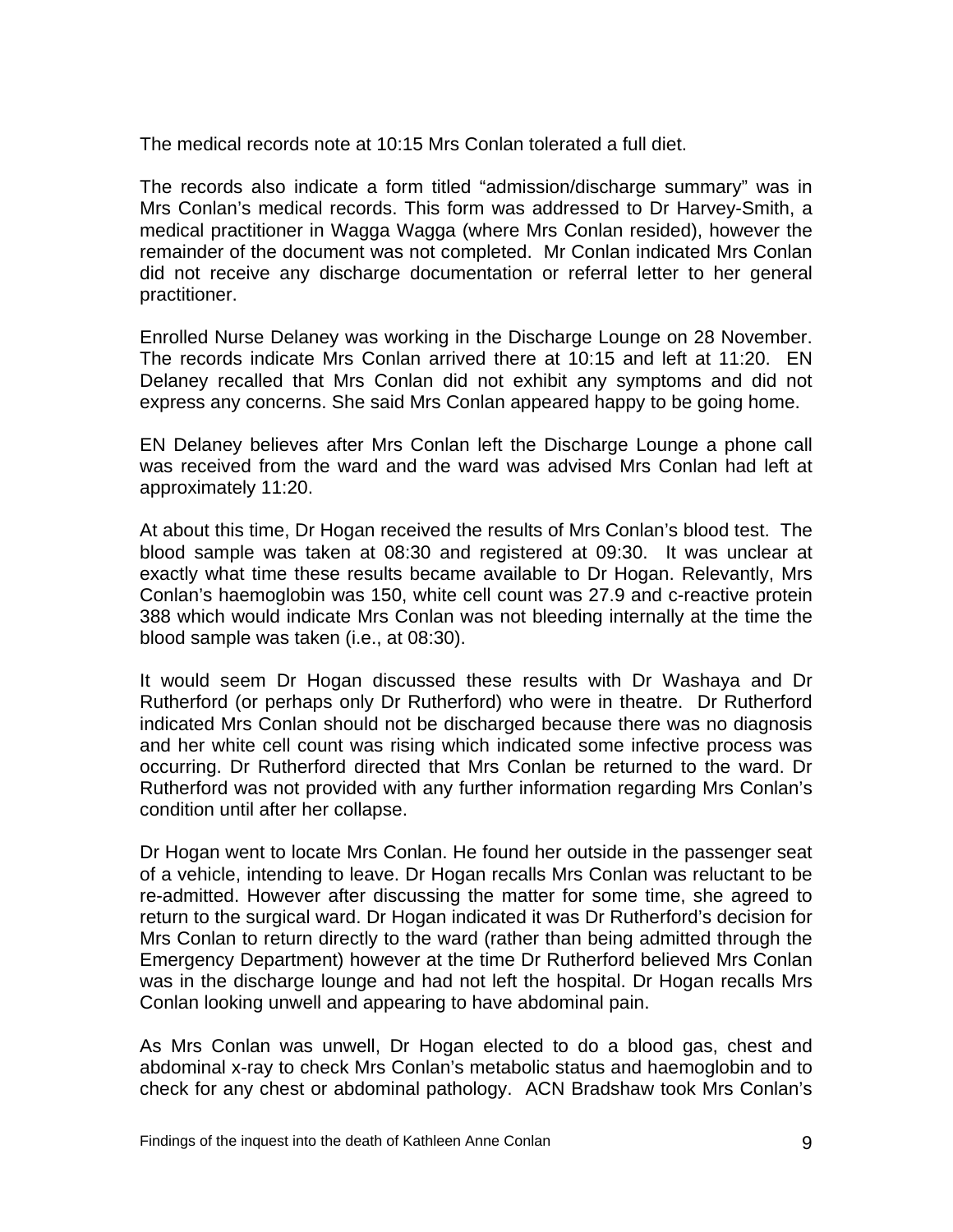observations at 12:15 while the doctor was taking blood. These observations were recorded as: respiration - 20 (which Dr Hogan agreed was significantly high at this time); pulse – 98; temperature - 36.8; blood pressure - 132/74; and oxygen saturation - 93%.

At approximately 14:00 Mrs Conlan was returning from the x-ray unit when she began to vomit very small amounts of dark brown fluid. This looked like spit with coffee grounds. CN Moore requested Mrs Conlan to spit into a bowl so the amount could be monitored.

Dr Hogan wrote retrospective notes at 14:20. As his notes are retrospective, it is uncertain at exactly what time his assessment occurred however they would appear to be a record of his observations and interactions with Mrs Conlan from the time she returned to the surgical ward until 14:20.

Dr Hogan noted the following:

- Mrs Conlan complained of epigastric pain which was constant and severe
- She denied nausea and dysphagia
- Bowels not open since yesterday morning
- No flatus
- Loss of appetite (++)
- Mrs Conlan began vomiting small volumes of dark brown, watery fluid containing black flecks of solid material but no frank blood. This onset at approximately 14:00.
- No cough or chest pain
- No dysuria or frequency [this is discomfort associated with urination or frequent urination]
- Mild shortness of breath over the last few days

On examination, he observed Mrs Conlan as being

- Restless and uncomfortable
- Pulse 100, temperature 36.6 and oxygen saturation 93% on room air .
- Her abdomen was soft and distended, there was mild lower abdominal tenderness
- There were scant bowel sounds present
- On examination of her chest good air entry and bibasal crepitations were noted
- Heart sounds dual with a systolic ejection and murmur
- Mrs Conlan's tongue was dry
- Jugular venous pressure was not raised
- Peripheries cool
- Capillary return was less than 2 seconds
- Chest x-ray showed diffuse bibasal opacity (likely secondary to body habitus)
- No acute changes were noted on the chest x-ray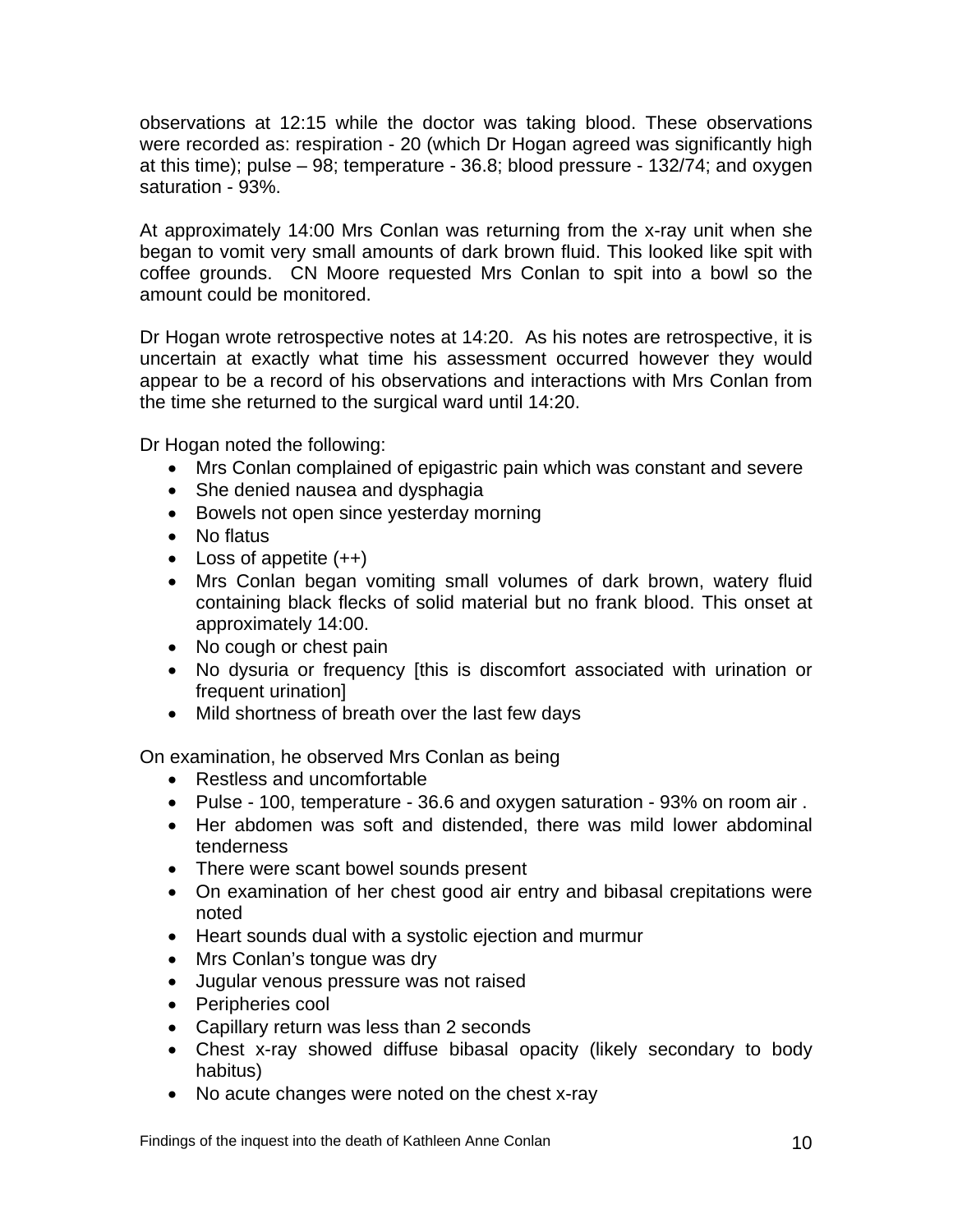- Arterial blood gas
- Oxygen saturation was 86%
- pH was 7.468
- $\bullet$  K + was 2.8
- Hb 131

At 14:00 Mrs Conlan's pO2 was 49 and her oxygen saturation was 86. At the inquest, Dr Hogan was unable to recall whether this sample was an arterial or venous sample. He indicated if this sample was an arterial sample then the reading is significant.

Dr Hogan's differential diagnoses were:

- Infective or inflammatory process
- Query: upper gastrointestinal bleed
- Alkalosis
- Hypokalaemia

Dr Hogan noted as his plan:

- The clinical findings were discussed with Dr Washaya while he was assisting surgeries in the operating theatre. Dr Rutherford was not present during this discussion. Dr Washaya wished to further discuss the case with Dr Rutherford.
- In the meantime the following were arranged:
	- o Blood cultures
	- o Urine samples for testing
	- o Urinary catheter
	- o Patient made nil by mouth and given IV fluids.

Dr Washaya recalled Dr Hogan advising that Mrs Conlan was spitting blood and he was concerned with this. He believes Dr Hogan had a copy of Mrs Conlan's blood test results however he did not recall whether he was provided with the blood gas results. Dr Washaya believes Dr Hogan presented the overall clinical picture. As a result of this information, Dr Washaya determined he would need to review Mrs Conlan. Dr Washaya indicated in evidence he was aware he needed to review Mrs Conlan in the ward as soon as he could.

Dr Washaya indicated during evidence that Dr Hogan was able to approach other registrars within the hospital if he needed assistance. He was of the view he would have needed Dr Rutherford's permission to leave the operating theatre. Dr Rutherford indicated during evidence that Dr Washaya could have left the operating theatre if he was of the opinion a patient was so unwell they required his immediate attendance.

At 14:45, Mrs Conlan was given IVI Maxolon for nausea/vomiting.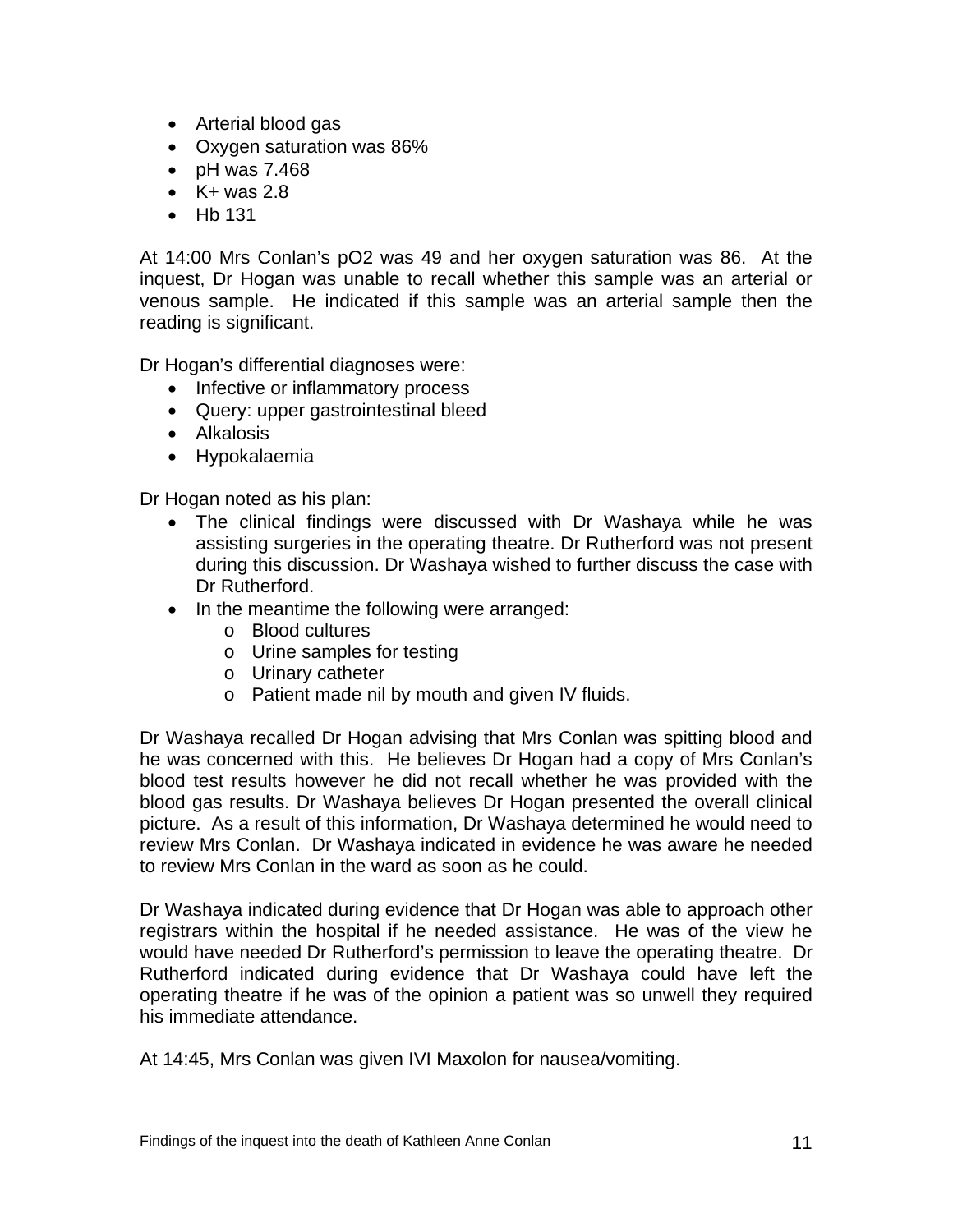<span id="page-13-0"></span>According to nurses, at approximately 15:10, Mrs Conlan was found by staff unresponsive, collapsed on the floor with copious vomitus on and around her. Some staff indicated they had observed some blood around or on Mrs Conlan. A Code Blue was called and a number of doctors attended.

Dr Hogan was present on the ward at 15:20 when Mrs Conlan was heard collapsing to the floor. Dr Hogan observed there were obvious signs of an upper gastrointestinal bleed as there was a large amount of dark/black fluid on the floor. Dr Walsham (one of the medical officers to respond to the Code Blue) received the Code Blue page at 15:26. Resuscitation attempts commenced however they were ultimately unsuccessful and Mrs Conlan was pronounced deceased at 15:38.

Dr Washaya had returned to the ward when Mrs Conlan had collapsed. He observed vomit that looked like coffee grounds material. He says he saw no frank blood. Dr Walsham observed frank blood and stomach contents (vomitus).

Dr Walsham indicated Mrs Conlan had electro mechanical disassociation which indicated the electrical signal was going to Mrs Conlan's heart however her heart muscle was not pumping effectively. He indicated the causes of this could be a massive heart attack, pulmonary embolus or pneumothorax.

#### *The autopsy*

A post mortem examination on the body of Mrs Conlan was conducted by Dr Thomas Levy on 2 December 2003. He completed a Form 10 post-mortem examination report under the 1958 Act.

Dr Levy found that Mrs Conlan's lungs had oedematis which indicated congestive heart failure. Dr Levy also noted both lungs contained pus exudate indicating pneumitis.

Dr Levy also noted that he observed coronary atheromatosis and extensive scarring of Mrs Conlan's pericardium from previous surgery.

Dr Levy's findings under the section "stomach and contents" was that Mrs Conlan's stomach was filled with blood and there was an erosion of gastric mucosa into the blood vessels causing gastric haemorrhage.

Dr Levy was of the opinion Mrs Conlan's cause of death was:

1.(a) Cardiac Arrest due to or as a consequence of

1.(b) Gastric haemorrhage

And that coronary artery disease was a significant condition contributing to the death but not related to the disease or condition causing Mrs Conlan's death.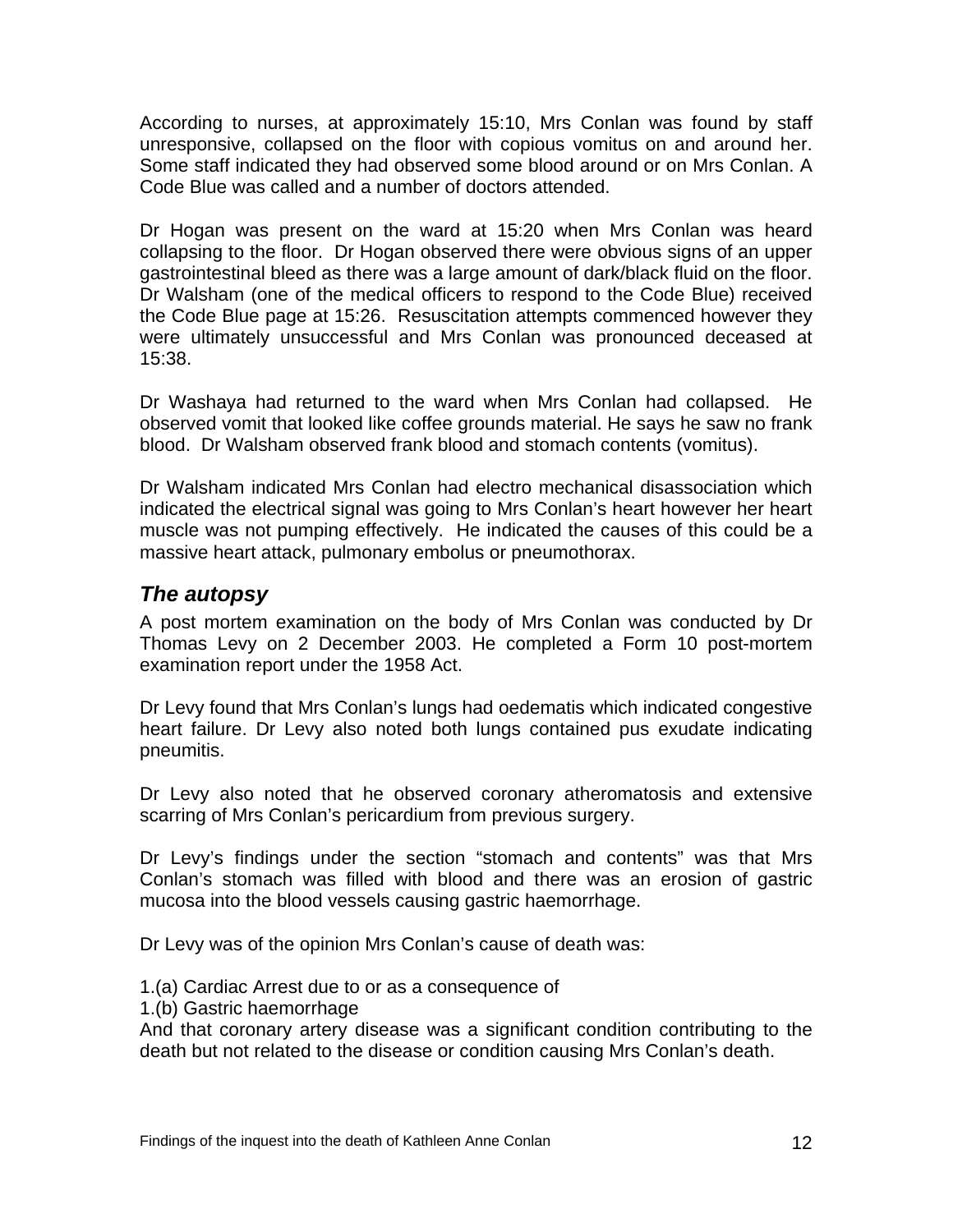#### <span id="page-14-0"></span>*Other medical evidence*

Dr Washaya and Dr Callaway (an internal medicine specialist and senior lecturer at the University of Queensland who was engaged to provide an independent report to Coroner Batts) gave evidence regarding the typical presentation of a patient with a gastric haemorrhage.

They agreed it included:-

- vomiting blood or bleeding from their rectum;
- low blood pressure;
- high pulse rate;
- low (or dropping) levels of haemoglobin; and/or
- melaena (black or "tarry" faeces).

Dr Lawn, the doctor who saw Mrs Conlan when she was first admitted to the hospital on 26 November, was of the view Mrs Conlan was not bleeding at the time she was admitted to hospital. He indicated if she had been suffering from a gastric haemorrhage her blood pressure would have been dropping, her heart rate would have been increasing and she probably would have vomited blood. Dr Lawn also indicated he would have expected Mrs Conlan's haemoglobin level to be lower.

Dr Washaya and Dr Calloway were of the opinion Mrs Conlan did not display any symptoms of a gastric haemorrhage at the time of her admission.

Dr Calloway was of the opinion Dr Lawn requested suitable baseline tests and his examination of Mrs Conlan and subsequent referral to the surgical registrar was appropriate.

There would appear to have been some suggestion by Mrs Conlan's family that she had a very offensive bowel motion. Mrs Conlan's bowel movements were charted by hospital staff. There is no indication in these records that in any of Mrs Conlan's bowel movements there was evidence of any blood or melaena. Dr Rutherford said melaena has a very distinctive smell and staff would have noted it and reacted had this occurred.

Dr Rutherford gave evidence the CT scan was undertaken for a variety of reasons as part of the investigation to determine a diagnosis for Mrs Conlan's condition. He was of the opinion the scan would identify pneumonia or a pulmonary oedema (which was negative in the case of Mrs Conlan) however it would not identify a stomach ulcer or perforation.

At the inquest a number of medical professionals was questioned by Mrs Conlan's family about whether further investigations should have been completed to identify whether there was an ulcer or gastric haemorrhage. Dr Rutherford was of the opinion Mrs Conlan's presentation (in particular her raised white cell count) did not fit with a gastric ulcer.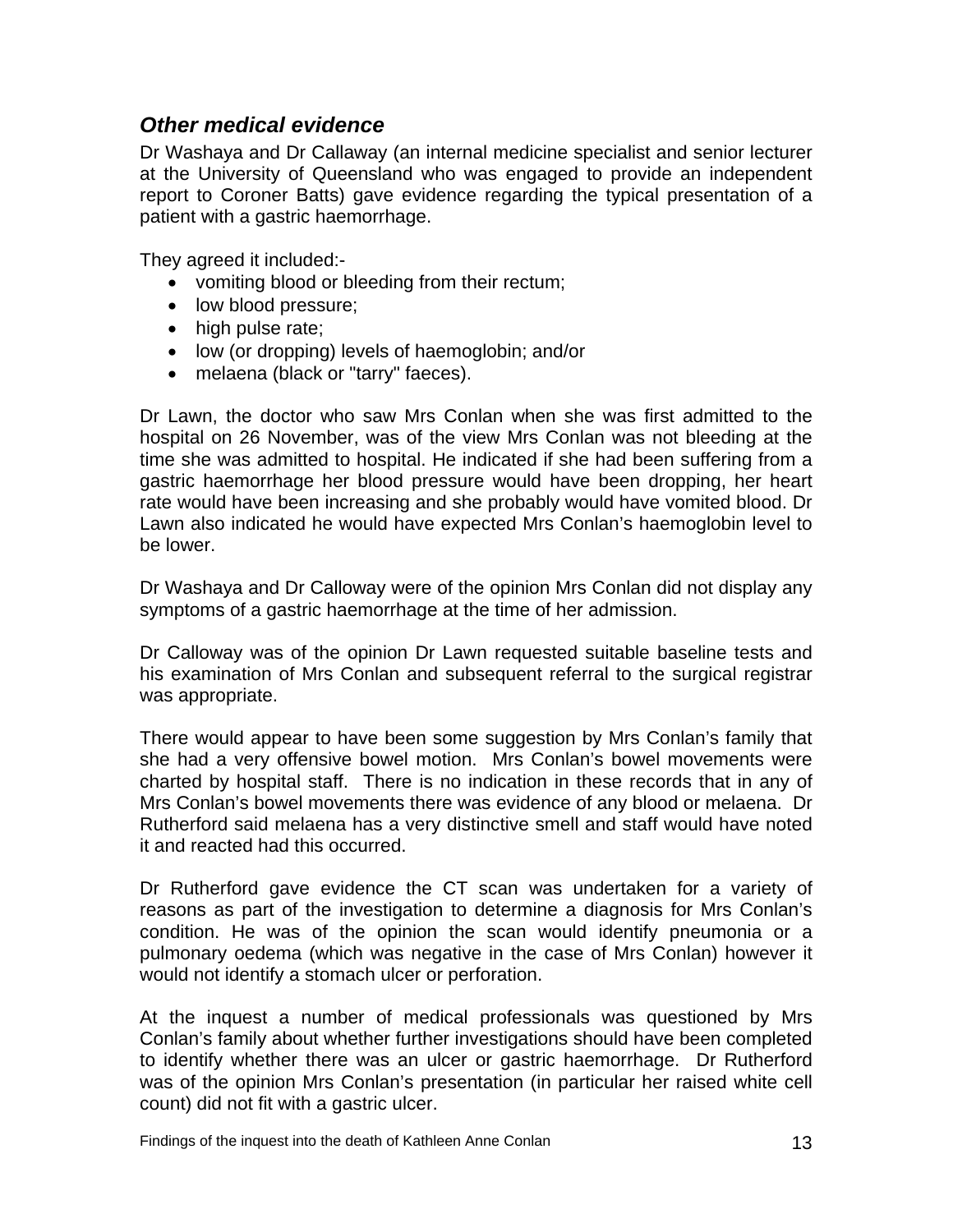Dr Callaway indicated it was logical, when the CT scan was negative, to conduct further examination to determine whether an ulcer was present. However, she indicated it was equally logical for Mrs Conlan to be admitted for observation. Dr Callaway was of the view the significant diarrhoea and nausea from which Mrs Conlan suffered during her admission were not features of gastric erosion or gastric disease. This view was confirmed when those symptoms settled after she abstained from food.

Dr Washaya was initially of the opinion Mrs Conlan did not have gastroenteritis as she had severe epigastric pain. However, as Mrs Conlan's abdominal pain subsided and she had loose bowel motions, Dr Washaya considered gastroenteritis as a possible working diagnosis.

Dr Calloway was of the opinion that although the diagnosis was unclear, Mrs Conlan's original presentation and development of diarrhoea and vomiting and the improvement of these symptoms with the administration of fluids, elevated white cell count and an elevated C-reactive protein (which is a marker of inflammation) were consistent with a diagnosis of gastroenteritis. She did note while Mrs Conlan's pain was typically out of proportion for gastroenteritis, occasionally patients do have severe abdominal pain and Mrs Conlan's pain settled during her admission which was reasonably consistent with gastroenteritis.

Dr Hogan, Dr Washaya and Dr Rutherford were all of the opinion the blood tests indicated there was no internal bleeding and no indication Mrs Conlan had significant upper gastrointestinal blood loss.

Dr Withers, the Director of Surgery at the Hospital, was of the opinion the blood test results from the morning of 28 November 2003 and the results from 14:10 were not consistent with ongoing bleeding.

Dr Calloway was also of the opinion the blood test results from the morning of 28 November 2003 did not provide any evidence Mrs Conlan was bleeding. Dr Calloway was of the view the haemoglobin was very high and totally inconsistent with large amounts of blood loss. She was of the opinion there was no evidence at this stage that would allow anyone to detect significant blood loss.

Mrs Conlan's family were also concerned it was possible the medication given to Mrs Conlan may have masked her symptoms or pain. While most of the medical practitioners agreed Mrs Conlan's pain would have eased as a result of the morphine she was provided prior to arriving at the hospital, Dr Rutherford was of the opinion this would have only lasted for 3 to 4 hours. He was also of the opinion Mrs Conlan was not on any medication for the duration of her admission that would have eased severe abdominal pain. He also noted Mrs Conlan was free from pain medication for some time prior to her discharge.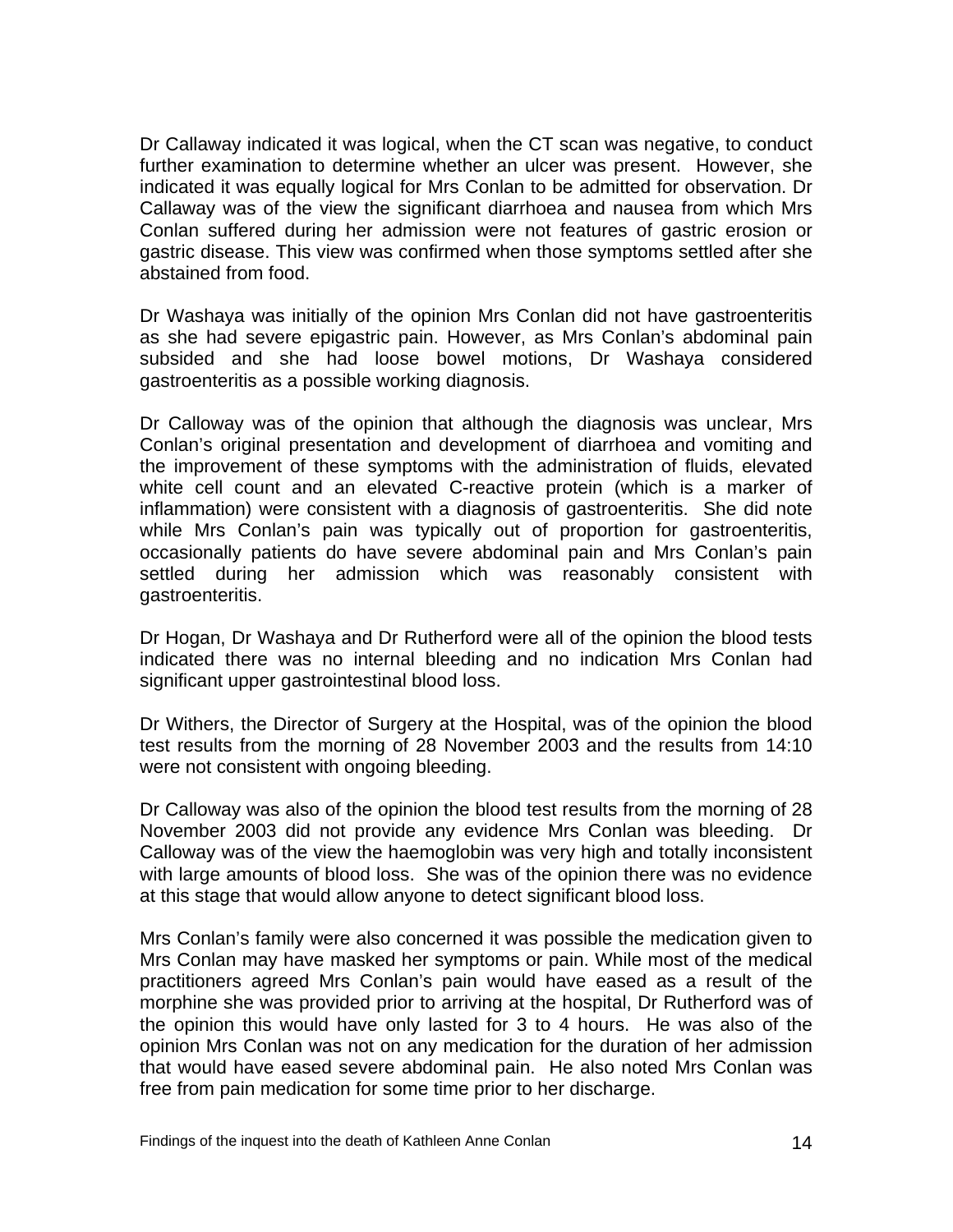Mrs Conlan was ultimately discharged without a diagnosis for her symptoms. Dr Rutherford and Dr Callaway indicated it was relatively common for a patient not to have a clear diagnosis for several days. Dr Rutherford indicated it was common for patients to be discharged without a diagnosis if the symptoms which had precipitated the admission settled.

Dr Rutherford was of the opinion it was reasonable to discharge Mrs Conlan as her pain was settling, there was a downgrading of her symptoms and she had requested to go home. He was of the view the only concern was there was no explanation for Mrs Conlan's elevated white cell count and this needed to be followed up by having an endoscopy as an outpatient.

Dr Callaway indicated in evidence that as Mrs Conlan's medical records indicated she had eaten a full breakfast, she felt well and was requesting to go home, the plan for further intensive investigation to occur as an out-patient was reasonable.

Dr Callaway was of the opinion Mrs Conlan should have been discharged with a discharge letter or summary for her to provide to her general practitioner.

Dr Washaya, Dr Rutherford and Dr Callaway all indicated that as a result of the blood gas readings at 1410, further blood gas readings should have been undertaken to determine whether the readings were accurate or whether they had been contaminated. Dr Rutherford indicated Mrs Conlan should have been placed on oxygen as a precaution until the results were confirmed. Dr Callaway was of the opinion if the readings of 86% and 49 were correct then standard practice would be to consider administering oxygen to Mrs Conlan. From all of the evidence, it does not appear Mrs Conlan was placed on oxygen. Notwithstanding, there was no evidence to suggest placing Mrs Conlan on oxygen would have prevented her deterioration.

Dr Washaya, Dr Rutherford and Dr Callaway were all of the opinion there was no evidence Mrs Conlan had a gastric haemorrhage. In particular, Dr Callaway indicated the diarrhoea, episodic nature of Mrs Conlan's pain and the significant improvement in the first day of hospitalization were not suggestive of a diagnosis of erosion of the gastric mucosa and subsequent gastric haemorrhage.

Dr Callaway was of the view Dr Hogan's assessment of Mrs Conlan following her return to the surgical ward was appropriate. She considered Dr Hogan arranged for the appropriate investigations including a chest x-ray, abdominal x-ray, arterial blood gases, blood culture, urine culture and careful fluid balance measurement to be assisted with urinary catheter insertion to be undertaken.

Dr Rutherford was of the view there was no explanation for Mrs Conlan's sudden deterioration.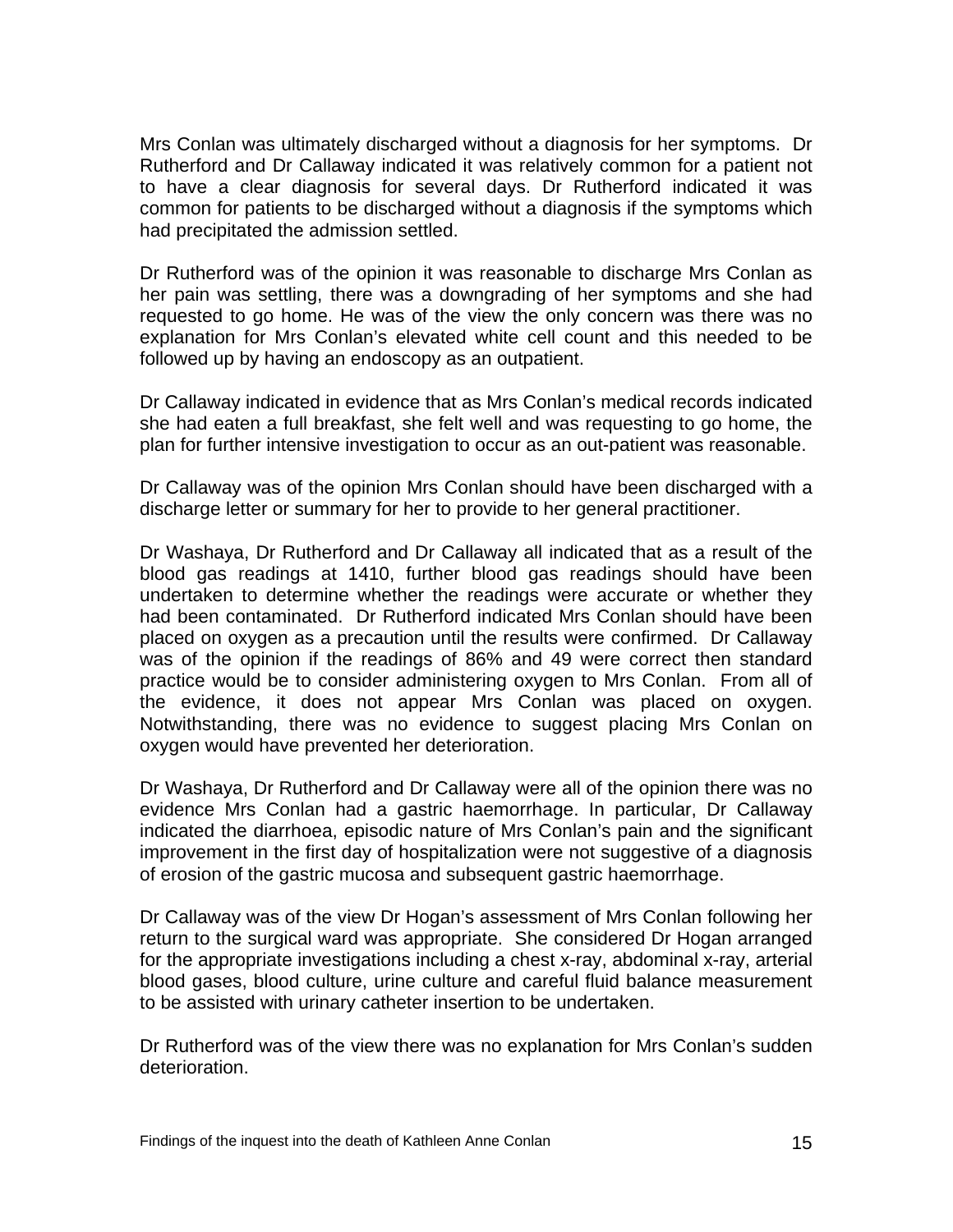There was some dispute amongst the evidence as to whether Mrs Conlan was vomiting dark blood or frank blood. There were different descriptions of the blood found with Mrs Conlan when she collapsed on the ground. Frank blood suggests rapid onset whereas dark blood indicates the blood has at least had sufficient time to mix with the stomach acids.

Dr Callaway was of the opinion the treatment of Mrs Conlan was appropriate and well documented and her death was unable to be predicted or prevented by her treating doctors. Dr Callaway was also of the opinion that appropriate resuscitation attempts were undertaken.

During the course of this inquest some doubt was cast on the earlier finding that Mrs Conlan's cause of death was as a result of a gastric haemorrhage.

Dr Walsham (the Anaesthetic Registrar who attended the Code Blue) was of the opinion that as Mrs Conlan's peritoneum and intestines were normal at the post mortem examination this would suggest the ulcer had not perforated which would imply Mrs Conlan's bowel did not contain a large amount of blood. This would suggest Mrs Conlan's bleeding was acute and recent to her death.

Dr Callaway indicated a gastric erosion into the blood vessels is typically a very acute catastrophic event which occurs very quickly, with the onset of bleeding within a couple of hours of her death. No blood was observed in Mrs Conlan's small or large intestine which is consistent with the theory of a rapid onset.

Dr Withers was of the opinion the amount of blood loss required to precipitate a cardiac arrest is substantial. She indicated in her report that a class II haemorrhage requires about 30% of the blood volume to be lost before compromise occurs.

Dr Rutherford was of the view the gastric bleeding observed at post mortem was not sufficiently significant to have caused Mrs Conlan's death. He would have expected Mrs Conlan's small and large bowel to be full of blood to account for a significant compromise of the heart. Dr Rutherford did not believe the blood in Mrs Conlan's stomach was enough to cause cardiac arrest unless Mrs Conlan's heart was already very unstable.

Dr Rutherford was of the opinion the causes of Mrs Conlan's heart failure could have been congestive heart failure, a myocardial infarct and/or pulmonary oedema.

After reviewing the post mortem examination results, Dr Rutherford was of the opinion Mrs Conlan had pneumonia which indicated there was also an infective process going on.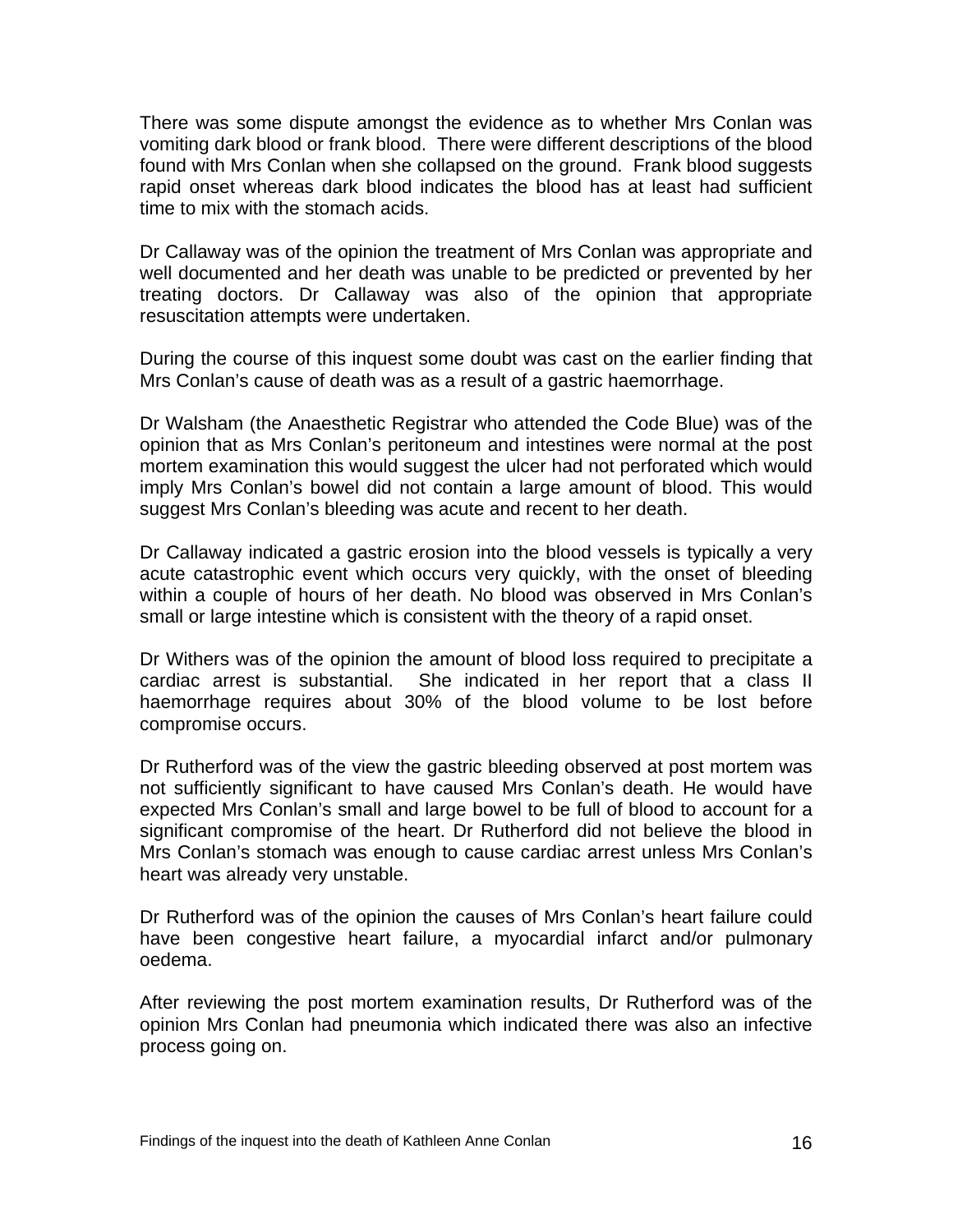In 2010, Dr Levy was provided with a copy of Mrs Conlan's medical records and an entire copy of all the material considered by Coroner Batts, including a transcript of the evidence heard by her. Dr Levy provided a statement expanding upon his autopsy report.

Dr Levy indicated the pus he observed is indicative of severe infection and/or pneumonia. This normally takes a few hours to develop. Dr Levy believes this would have made it difficult for Mrs Conlan to breathe and would have placed a further burden on her heart which was compromised as a result of her coronary artery disease.

Dr Levy was aware the CT scan from 26 November did not reveal any problems with Mrs Conlan's lungs. He was of the opinion the onset of oedema and generation of the pus could be sudden and likely occurred following Mrs Conlan's CT scan. They may have precipitated Mrs Conlan's heart failure.

Dr Levy recalled Mrs Conlan's pericardium having extensive scarring. He was unable to see any evidence of myocardial infarct as a result of this scarring however he was unable to rule out the possibility of a myocardial infarct.

Dr Levy was confident he did not observe an ulcer at the post mortem examination because he would have noted this in his autopsy report. Dr Levy also does not believe Mrs Conlan's stomach ruptured as if this had occurred, her entire abdominal cavity would have been filled with exudate which would have been noted in the autopsy report.

Dr Levy believes the onset of Mrs Conlan's gastric haemorrhage was acute because he only observed red blood at the post mortem examination which means the blood was fresh and there was only blood in Mrs Conlan's stomach. Dr Levy was of the opinion that after  $10 - 20$  minutes following a haemorrhage, the blood seeps into the intestines and bowel.

Dr Levy agreed with the opinion of Dr Rutherford that a gastric haemorrhage would not cause death in a normal healthy person. However, he was of the view it was possible for the gastric haemorrhage to have caused Mrs Conlan's death because she was already sick with pneumonia and had coronary heart disease.

Dr Levy believed the cause of Mrs Conlan's death was either cardiac arrest or myocardial infarct and the cause of her heart failure was the blood loss from the gastric haemorrhage and pneumonia combined on a background of coronary artery disease.

Dr Little, a forensic pathologist, reviewed a copy of Mrs Conlan's medical records and a copy of all the material considered by Coroner Batts, including a transcript of the evidence and Dr Levy's additional statement.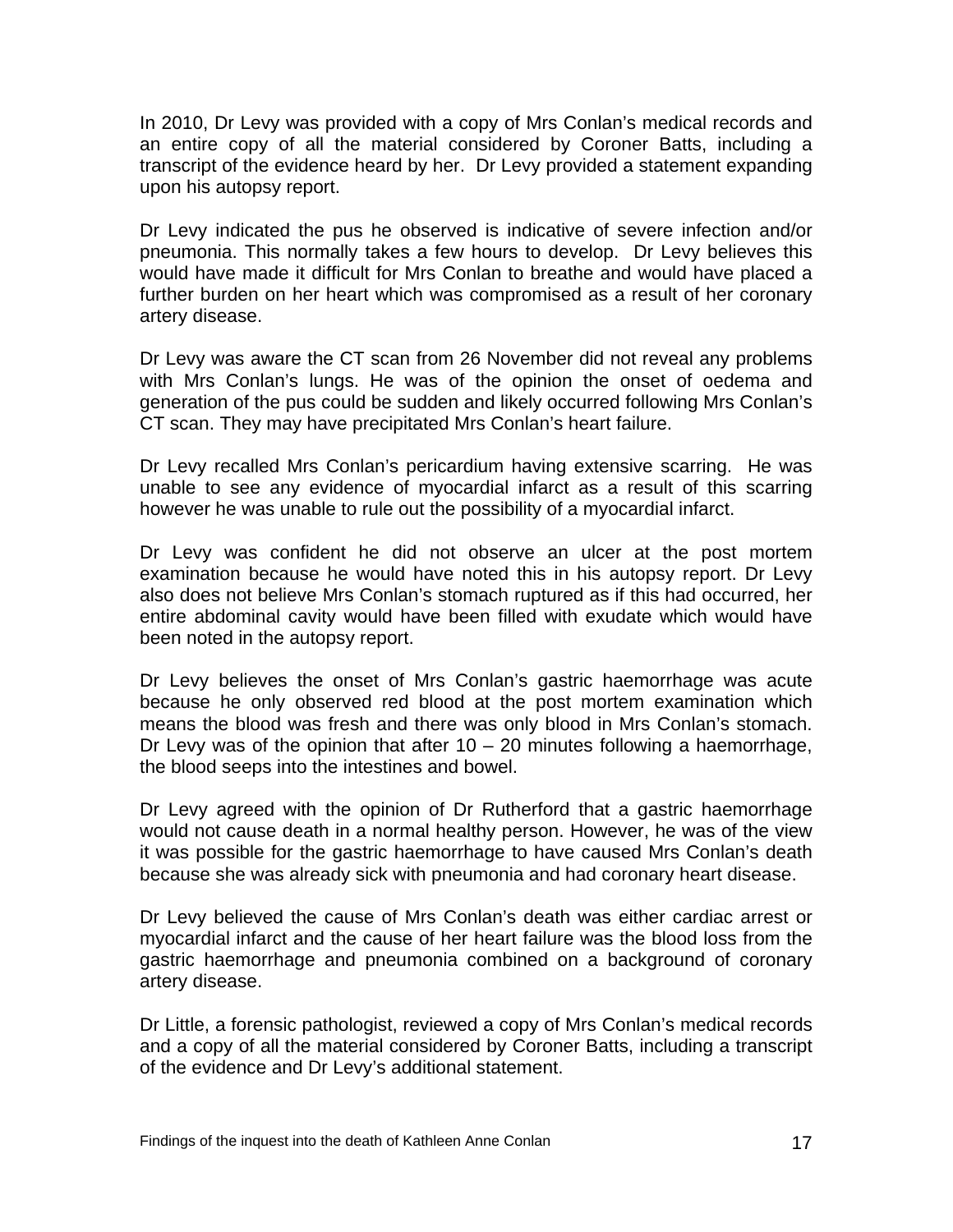<span id="page-19-0"></span>She was of the opinion it was likely any atherosclerosis (degenerative narrowing) of Mrs Conlan's native coronary arteries would have progressed over the 10 years since her bypass surgery. It was also possible one or more of the bypass grafts may have become partially or totally blocked over that period.

She also noted Mrs Conlan had a history of hypertension (high blood pressure) and that individuals with hypertension often have enlarged hearts, sometimes with fine scarring (interstitial fibrosis) in the heart muscle. Such hearts can increase the risk of sudden cardiac death as they are more susceptible to development of arrhythmias and/or failure than normal hearts.

Dr Little commented there was evidence Mrs Conlan had symptoms of indigestion on the day of her discharge and this may have in fact been pain of cardiac origin.

Dr Little was unable to comment on the blood present in the stomach as there was no description of the amount of the blood found. She indicated that depending on the amount of blood present in Mrs Conlan's stomach, this could be the primary cause of death.

Dr Little was of the opinion the severe paucity of detail provided in the autopsy report made it difficult to definitively determine cause of death.

She considered the opinion of Dr Rutherford and Dr Levy that gastric haemorrhage and pneumonia could have exacerbated coronary heart disease, a reasonable opinion, particularly if the gastric haemorrhage was not particularly large. Depending on the exact pathology present at autopsy (and this cannot be precisely determined from the available information), either of the above causes of death could be valid.

## **Conclusions**

I accept the medical evidence that, up until the point of Mrs Conlan's rapid deterioration, there was no evidence to suggest she was suffering from gastrointestinal bleeding or any other acute condition. Accordingly, the medical treatment provided to Mrs Conlan prior to her discharge was appropriate.

In the circumstances, I accept it was initially appropriate to discharge Mrs Conlan on 28 November with a view to her apparently resolved symptoms being investigated further by her regular treating general practitioner. However when the results of the blood tests taken earlier that morning came to hand, the reversal of that decision was in order and was done.

Following Mrs Conlan's return to the surgical ward, the investigations performed were appropriate.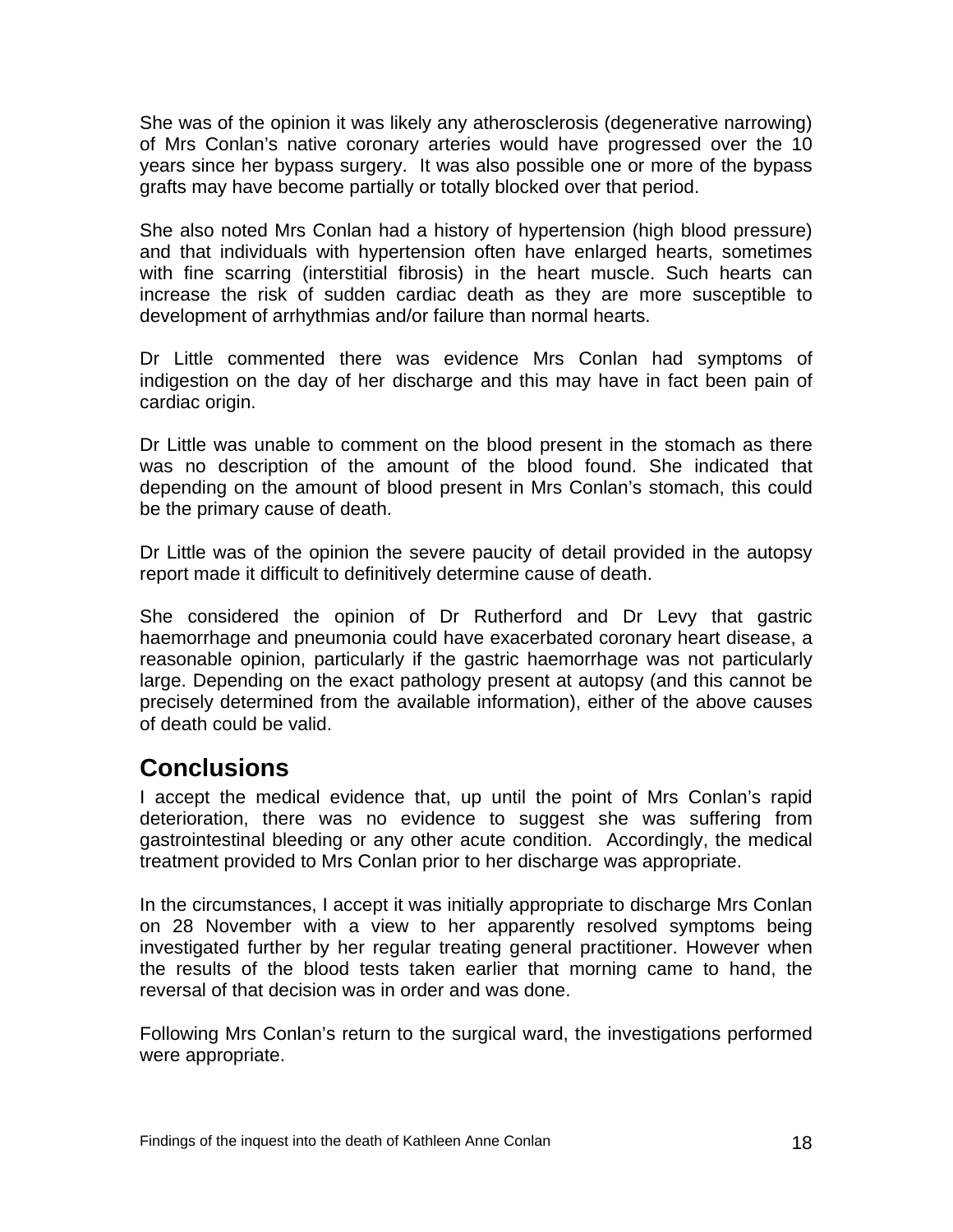<span id="page-20-0"></span>The onset of the gastric haemorrhage occurred shortly before Mrs Conlan's death. Her rapid deterioration was unable to be predicted and was in all likelihood hastened by her compromised heart.

It is unfortunate the autopsy report is lacking in detail. I note since this death, internal autopsies are now conducted by full time forensic pathologists whose autopsy reports contain significantly more detail.

I am of the opinion Mrs Conlan's cause of death was cardiac arrest. The cardiac arrest was caused by a combination of gastric haemorrhage and pneumonia and was exacerbated by her coronary heart disease.

## **Findings required by section 45 of the Act**

I am required to find, as far as is possible, who the deceased person was, how she died, when and where she died and what caused her death. As a result of considering all of the material contained in the exhibits and the evidence given by the witnesses, the material parts of which I have summarised above, I am able to make the following findings.

| <b>Identity of the deceased -</b> | The deceased person was Kathleen Anne<br>Conlan.                                                                                                                                                             |
|-----------------------------------|--------------------------------------------------------------------------------------------------------------------------------------------------------------------------------------------------------------|
| How she died -                    | Mrs Conlan died when she collapsed in a ward<br>of the Gold Coast Hospital after she had been<br>re-admitted because blood test<br>results<br>indicated she had an unresolved infective<br>process in train. |
| Place of death -                  | Mrs Conlan died at the Gold Coast Hospital in<br>Queensland.                                                                                                                                                 |
| Date of death -                   | She died on 28 November 2003.                                                                                                                                                                                |
| Cause of death -                  | Mrs Conlan died from a cardiac arrest caused<br>by a combination of a gastric haemorrhage and<br>pneumonia that was exacerbated by coronary<br>heart disease.                                                |

### **Concerns, comments and recommendations**

Section 46, in so far as it is relevant to this matter, provides that a coroner may comment on anything connected with a death that relates to public health or safety, the administration of justice or ways to prevent deaths from happening in similar circumstances in the future.